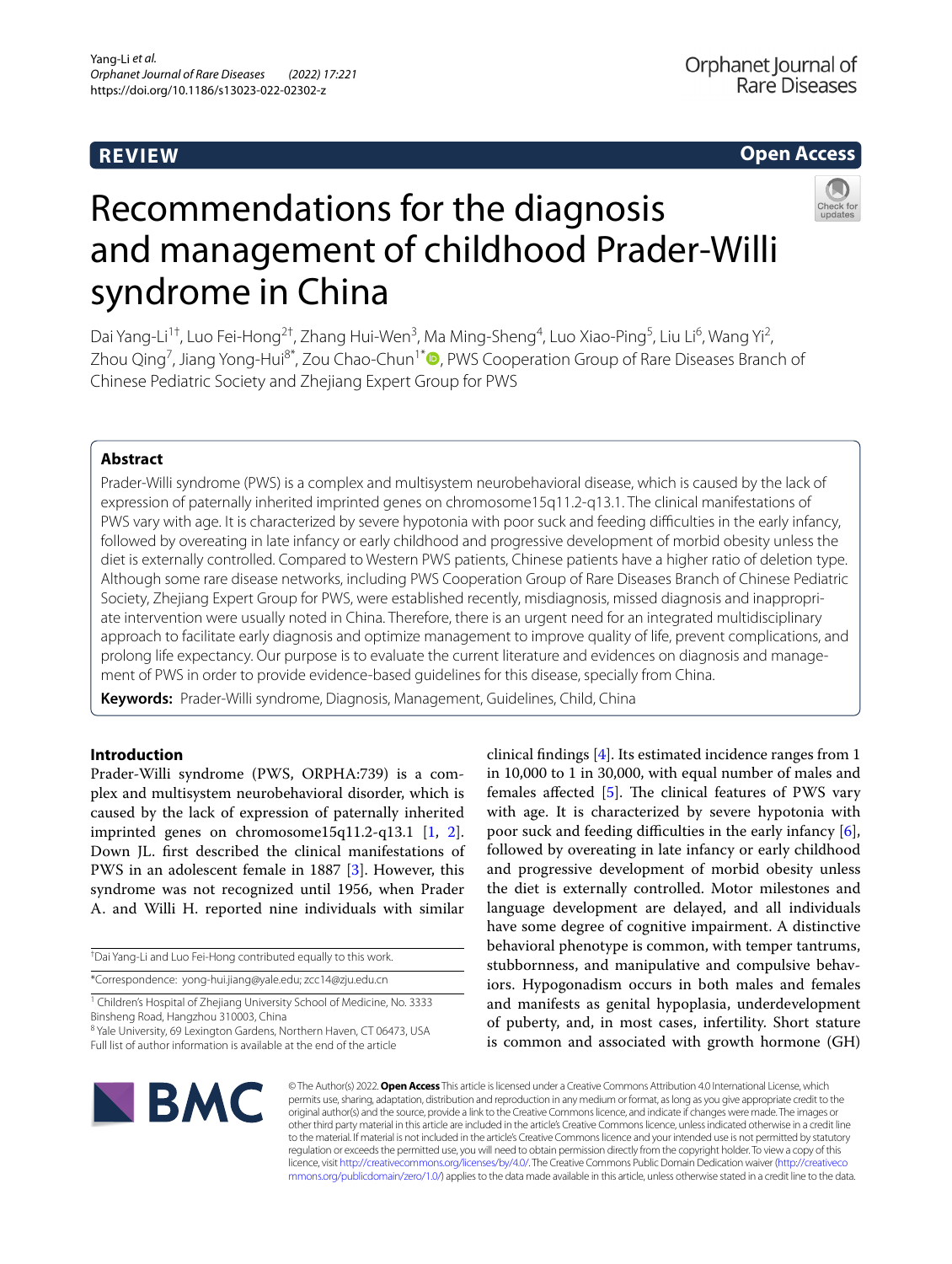deficiency (GHD). Typical facial features, strabismus and scoliosis are common, and there is an increased incidence of sleep disorders and type 2 diabetes mellitus, especially in obese patients [[7](#page-9-6), [8\]](#page-9-7). PWS is the most common genetic cause of severe obesity in children. Recently, some rare disease networks, including PWS Cooperation Group of Rare Diseases Branch of Chinese Pediatric Society, Zhejiang Expert Group for PWS, were established. Early diagnosis and treatment can signifcantly improve the prognosis. However, misdiagnosis, missed diagnosis and inappropriate intervention were usually noted. Therefore, there is an urgent need for an integrated multidisciplinary approach to facilitate early diagnosis and optimize management to improve quality of life, prevent complications, and prolong life expectancy. Our purpose is to evaluate the current literature and evidences on diagnosis and management of PWS in order to provide evidencebased guidelines for this disease.

# **Clinical characteristics**

### **Clinical features**

The clinical features of PWS vary with age. It is characterized by severe hypotonia with poor suck and feeding difficulties in the early infancy  $[6, 9, 10]$  $[6, 9, 10]$  $[6, 9, 10]$  $[6, 9, 10]$  $[6, 9, 10]$  $[6, 9, 10]$ , followed by polyphagia in late infancy or early childhood and progressive development of morbid abdominal obesity unless the diet is externally controlled. The main clinical manifestations of perinatal period are decreased fetal movement, polyhydramnios, breech presentation and non-term delivery. While in infancy, PWS is characterized by hypotonia, feeding problems with a poor sucking reflex, central sleep apnea [\[11](#page-9-10)], hypotonia, motor delays and temperature instability [\[12](#page-9-11)].

The characteristic facial features of PWS include dolichocephaly or a narrow head shape, a narrow bifrontal diameter, strabismus, almond-shaped palpebral fssure, small upturned nose, down-turned corners of the mouth with xerostonia and abnormality of the dentition, hypopigmentation of the skin comparing with other family members. Physical manifestations include hypopigmentation of the skin and hair, hypogonadism with clitoral hypoplasia and hypoplastic labia in females and a small penis and cryptorchidism in males, short stature, small hands and short feet, and motor delay [\[13](#page-9-12)].

In early childhood (about 2–6 years of age), additional features appear including temper tantrums, food seeking behavior and polyphagia leading to abdominal obesity, if the diet is not externally controlled. In addition, intellectual disabilities, specifc learning disabilities, behavioral abnormalities including repetitions, compulsions, emotional outbursts and skin picking complicated by a high pain threshold, also develop during childhood [[14–](#page-10-0) [16\]](#page-10-1). A study of 31 Chinese patients with PWS suggested that there was a lower incidence of short stature in Chinese patients with PWS than that in other studies [[17](#page-10-2), [18\]](#page-10-3), although none of the participants was treated with growth hormone, which may be one of the unique features of Chinese PWS population [\[19](#page-10-4)]. Additionally, it was also reported that dysmorphic face, and skin picking lesions are less common among Chinese patients with PWS than that in Western patients with PWS [[19\]](#page-10-4).

# **Genotype**

Genetically, PWS is an imprinted disease owing to the lack of expression of genes inherited from the paternal chromosome 15q11.2-q13.1 region. Our understanding of the molecular basis of PWS has changed dramatically with molecular genetic studies. The most common molecular mechanism of PWS is found in about 65%- 75% of cases who show a de novo typical deletion on the paternal chromosome 15q11.2-q13.1 region, including two main subtypes. Subtype Ia deletion is larger, involving chromosome 15q proximal breakpoint (BP), BPI, to a distal breakpoint, BPIII. Subtype Ib deletion is smaller, involving BPII to BP III [\[20\]](#page-10-5). Comparing to the typical subtype Ia or Ib deletion, some atypical cases show smaller or greater deletion in size. Very few can be classifed as subtype Ic (BP I-BP IV) and subtype Id (BP I-BP V) [[2,](#page-9-1) [21–](#page-10-6)[23\]](#page-10-7). An unusual or atypical deletion is seen in about 5% of PWS individuals. A small microdeletion (about 118 Kb) within the interval between *SNRPN* and *UBE3A* that spans the SNORD116 clusters and its host transcripts is also an etiological factor in PWS [[24,](#page-10-8) [25](#page-10-9)]. The second most common molecular mechanism of PWS is found in nearly 20%-30% of cases and associated with maternal uniparental disomy (mUPD) 15, in which both copies of chromosome 15 come from the mother. It includes two subtypes. Subtype IIa is isodisomy in which both chromosome 15 come from the grandmother or grandfather. While the subtype IIb is heterodisomy in which one chromosome 15 is from the grandmother and the other is from the grandfather. Due to the imprinted gene regulation, the same genes in the maternal chromosome, 15q11.2-q13.1, are intact in structure but repressed at the transcriptional level because of the epigenetic mechanism, which is primarily by methylation [ $26$ ]. The third molecular mechanism of PWS is less common and is found in about 3% patients with PWS, termed imprinting defect (ID), including epimutation and the PWS imprinting center (PWS-IC) deletion. The epigenotype measured by DNA methylation for both chromosomes in the 15q11.2-q13.1 region is maternal. Some other rare genetic alterations and molecular mechanisms of PWS have been reported, such as Robertsonian translocation (15;15) inherited from the mother. Except for the pathogenic variants in the *MAGEL2* gene that have been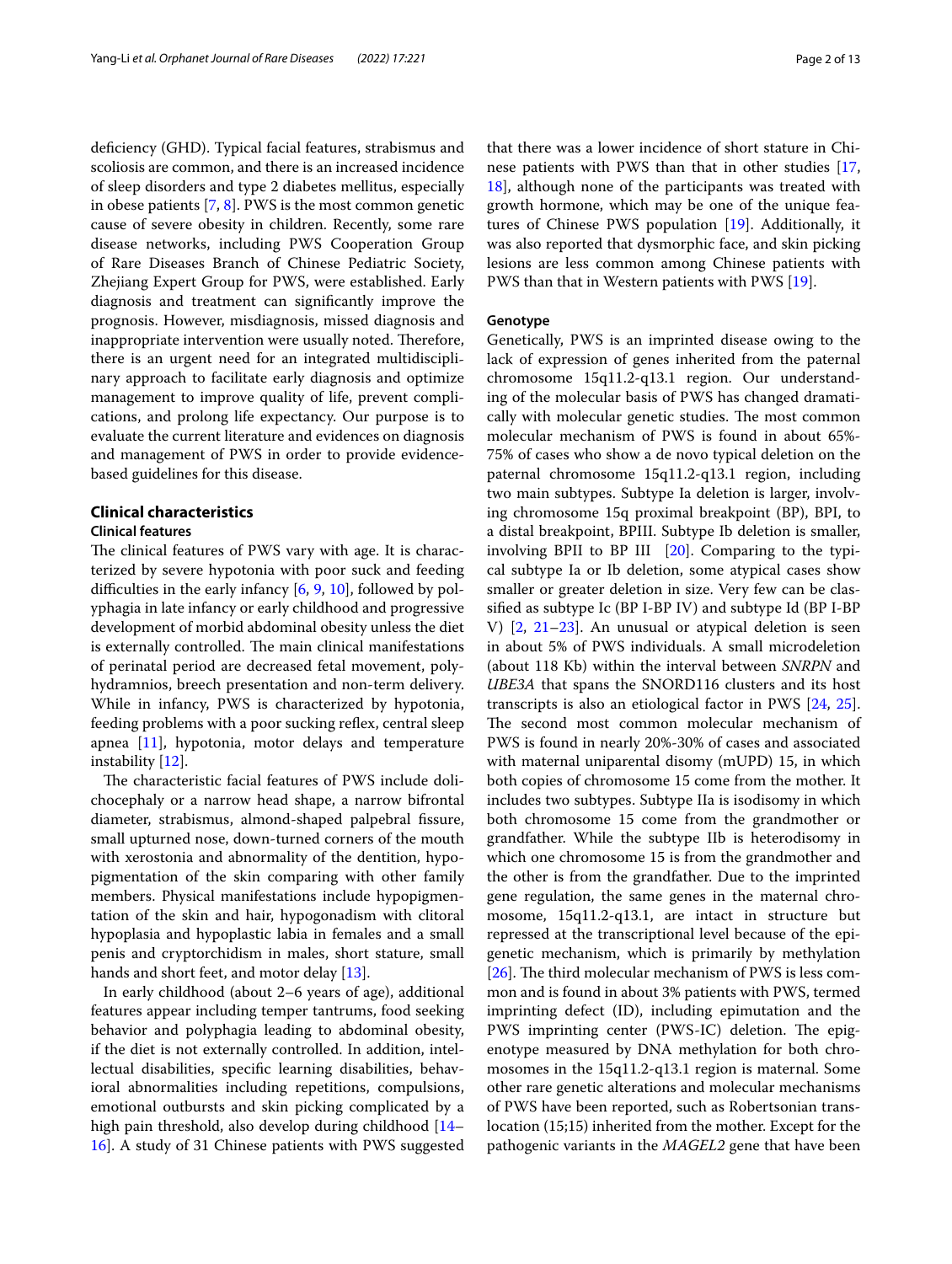associated with Schaaf-Yang syndrome [[27\]](#page-10-11), no pathogenic variants of *SNRPN* was reported in PWS patients [[28,](#page-10-12) [29\]](#page-10-13) as showed in Table [1](#page-2-0). It was reported that there was a higher incidence of paternal deletion in Chinese patients with PWS than that in Western patients with PWS and there was also a correspondingly lower incidence of mUPD [\[19\]](#page-10-4), which were consistent with those of other Asian studies [[17,](#page-10-2) [30](#page-10-14), [31](#page-10-15)].On rare occasions, a second chromosomal anomaly may be found in addition to the 15q11.2 deletion, such as Klinefelter syndrome [[32–](#page-10-16)[35](#page-10-17)]. Therefore, counseling families about the clinical prognosis of the proband can be afected by the presence of additional chromosomal abnormalities.

## **Genotype–phenotype correlations**

Although it was reported that there were diferences in the frequency or severity of certain features among diferent genotypes, mainly in the paternal deletion and mUPD 15, there was no specifc phenotypic feature which was known to be associated with either of the 2 main genotypes. It was reported that PWS patients with a paternal deletion had more prominent feeding problems, speech articulation impairment and sleep disturbance [\[36](#page-10-18), [37](#page-10-19)]. A study of 31 Chinese patients with PWS showed that small hands and feet were more common in patients with paternal deletions than that in patients with mUPD. Besides, patients with paternal deletions were also more likely to be associated with hyperphagia and excessive weight gain than that patients with mUPD [\[19](#page-10-4)]. Additionally, there were diferences between the paternal deletion and mUPD 15 in maladaptive behaviors. Compared with the mUPD 15, the paternal deletion type had higher self-injury and stealing scores [[38\]](#page-10-20). While individuals with mUPD 15 had a slightly higher verbal IQ and milder behavior problems [\[39](#page-10-21), [40](#page-10-22)]. However, it was reported that patients with mUPD 15 were at greater risk of having a psychosis in adulthood [\[41](#page-10-23)[–44](#page-10-24)] and autism spectrum

<span id="page-2-0"></span>**Table 1** The genotype of Prader-Willi syndrome

| Genotypes                                   | <b>Subtypes</b> | Molecular mechanism                              |
|---------------------------------------------|-----------------|--------------------------------------------------|
| Paternal deletion (I)                       | la              | BP I-BP III                                      |
|                                             | Ib              | BP II-BP III                                     |
|                                             | lс              | BP I-BP IV                                       |
|                                             | ld.             | BP I-BP V                                        |
| mUPD (II)                                   | lla             | Isodisomy                                        |
|                                             | IIb             | Heterodisomy                                     |
| Imprinting defect (III)                     | Illa            | Imprinting center deletion                       |
|                                             | IIIb            | Epimutation                                      |
| Others (e.g. Robertsonian<br>translocation) |                 | Robertsonian transloca-<br>tion [15] from mother |

BP, breakpoint; ID: imprinting defect; mUPD: maternal uniparental disomy

disorder (ASD) [\[45](#page-10-25)[–48\]](#page-10-26). In one study, compared to 47% with a paternal deletion, as many as 74% individuals with mUPD 15 had been prescribed psychotropic medication [[14\]](#page-10-0). However, there were also some reports of no diference between the two genotypes.

#### **Diagnosis**

The proposed clinical diagnostic criteria have changed over the past few decades [\[18](#page-10-3)]. A consensus was established in 1993 when genetic testing was very limited and updated in 2001  $[18, 49]$  $[18, 49]$  $[18, 49]$  $[18, 49]$ . The age of diagnosis has dropped signifcantly over the past decade, with most cases now being diagnosed in the frst few months of life [[50\]](#page-10-28). This allows the earlier introduction of treatments in order to reduce the morbidity particularly by preventing obesity, which will not only improve the quality of life of patients with PWS, but also reduce the burden on families and caregivers  $[51, 52]$  $[51, 52]$  $[51, 52]$  $[51, 52]$ . The diagnosis of PWS relies on a combination of clinical features and genetic analysis [[10,](#page-9-9) [13](#page-9-12)].

#### **Consensus diagnostic criteria**

Consensus clinical diagnostic criteria for PWS using a numerical scale was developed in 1993 before the availability of diagnostic testing and later revised with updates based on clinical fndings and presentation in 2001 [[18](#page-10-3), [49\]](#page-10-27), which included 8 major criteria. while in 2012, Cassidy SB changed it to 6 [[5\]](#page-9-4). To score, major criteria are weighted at 1 point each, and minor criteria are weighted at 1⁄2 point each. Supportive fndings increase the certainty of diagnosis but are not scored. It requires 5 points (at least 4 of them major) for children 3 years of age or younger and 8 points (at least 5 of them major) for children 3 years of age or older, as showed in Table [2](#page-3-0). However, confrmation of the diagnosis of PWS requires molecular genetic testing [[53\]](#page-10-31).

#### **Genetic testing methods**

There are various methods to identify genetic alterations in PWS patients using peripheral blood lymphocytes [[54](#page-10-32), [55](#page-10-33)]. The DNA methylation pattern of the promoter-exon 1 region of the *SNURF*-*SNRPN* bicistronic gene (15q11.2) was used as the most sensitive laboratory method for the diagnosis of PWS [\[56–](#page-10-34)[58\]](#page-11-0). Options for DNA methylation analysis include methylation-specifc polymerase chain reaction (MS-PCR) and methylation-specifc multiplex ligation-dependent probe amplifcation (MS-MLPA) [[59](#page-11-1), [60](#page-11-2)]. Further approaches can be performed to identify the genetic types and allow appropriate genetic counseling, particularly for the recurrence risk. High-resolution chromosomal microarray analysis (CMA) could be used to determine the presence and size of a chromosome deletion as well as to identify partial mUPD 15 subtype [\[22](#page-10-35)].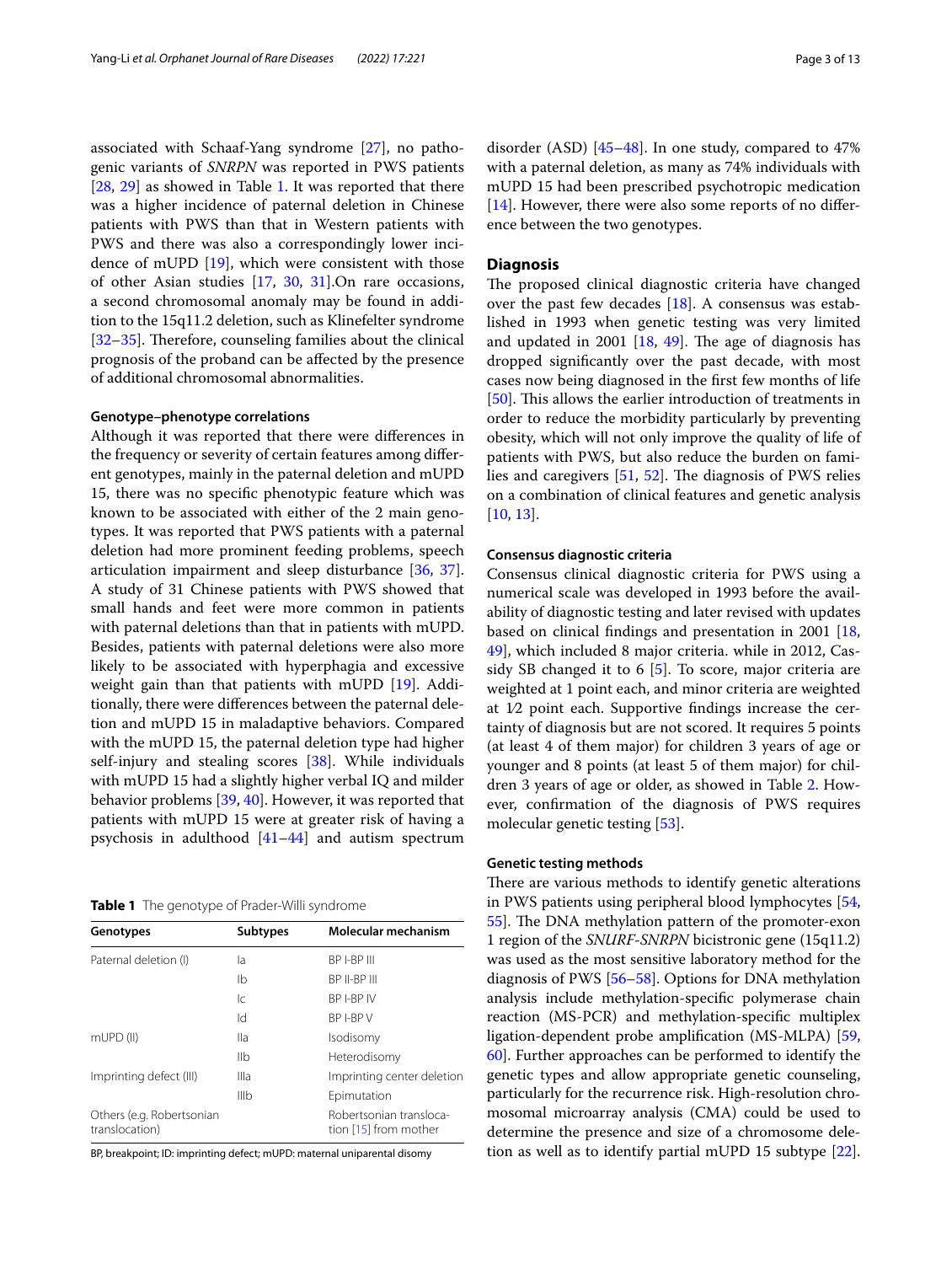#### <span id="page-3-0"></span>**Table 2** Consensus diagnostic criteria for Prader-Willi syndrome

| Major criteria      |                                                                                                                                                                                                                                                                                   |  |  |
|---------------------|-----------------------------------------------------------------------------------------------------------------------------------------------------------------------------------------------------------------------------------------------------------------------------------|--|--|
| 1                   | Neonatal and infantile central hypotonia with poor suck, gradually improving with age                                                                                                                                                                                             |  |  |
| 2                   | Feeding problems in infancy with need for special feeding techniques and poor weight gain/failure to thrive                                                                                                                                                                       |  |  |
| 3                   | Excessive or rapid weight gain on weight-for-length chart (excessive is defined as crossing two centile channels) after 12 months<br>but before 6 years of age; central obesity in the absence of intervention                                                                    |  |  |
| 4                   | Characteristic facial features with dolichocephaly in infancy, narrow face or bifrontal diameter, almond-shaped eyes, small-<br>appearing mouth with thin upper lip, down-turned corners of the mouth (3 or more are required)                                                    |  |  |
| 5                   | Hypogonadism-with any of the following, depending on age                                                                                                                                                                                                                          |  |  |
|                     | (1) Genital hypoplasia, (male: scrotal hypoplasia, cryptorchidism, small penis and/or testes for age (5th percentile); female:<br>absence or severe hypoplasia or labia minora and/or clitoris                                                                                    |  |  |
|                     | (2) Delayed or incomplete gonadal maturation with delayed pubertal signs in the absence of intervention after 16 years of age<br>(male: small gonads, decreased facial and body hair, lack of voice change; female: amenorrhea/oligomenorrhea after age 16)                       |  |  |
| 6                   | Global developmental delay in a child 6 years of age; mild to moderate mental retardation or learning problems in older children                                                                                                                                                  |  |  |
| Minor criteria      |                                                                                                                                                                                                                                                                                   |  |  |
| 1                   | Decreased fetal movement or infantile lethargy or weak cry in infancy, improving with age                                                                                                                                                                                         |  |  |
| 2                   | Characteristic behavior problems-temper tantrums, violent outbursts, and obsessive-compulsive behavior; tendency to be<br>argumentative, oppositional, rigid, manipulative possessive, and stubborn; perseverating, stealing, and lying (5 or more of these<br>symptoms required) |  |  |
| 3                   | Sleep disturbance and sleep apnea                                                                                                                                                                                                                                                 |  |  |
| 4                   | Short stature for genetic background by age 15 (in the absence of growth hormone intervention)                                                                                                                                                                                    |  |  |
| 5                   | Hypopigmentation-fair skin and hair compared with family                                                                                                                                                                                                                          |  |  |
| 6                   | Small hands (25th percentile) and/or feet (10th percentile) for height age                                                                                                                                                                                                        |  |  |
| 7                   | Narrow hands with straight ulnar borders                                                                                                                                                                                                                                          |  |  |
| 8                   | Eye abnormalities (esotropia, myopia)                                                                                                                                                                                                                                             |  |  |
| 9                   | Thick viscous saliva with crusting at corners of the mouth                                                                                                                                                                                                                        |  |  |
| 10                  | Speech articulation defects                                                                                                                                                                                                                                                       |  |  |
| 11                  | Skin picking                                                                                                                                                                                                                                                                      |  |  |
| Supportive findings |                                                                                                                                                                                                                                                                                   |  |  |
| 1                   | High pain threshold                                                                                                                                                                                                                                                               |  |  |
| 2                   | Decreased vomiting                                                                                                                                                                                                                                                                |  |  |
| 3                   | Temperature instability in infancy or altered temperature sensitivity in older children and adults                                                                                                                                                                                |  |  |
| 4                   | Scoliosis and/or kyphosis                                                                                                                                                                                                                                                         |  |  |
| 5                   | Early adrenarche                                                                                                                                                                                                                                                                  |  |  |
| 6                   | Osteoporosis                                                                                                                                                                                                                                                                      |  |  |
| 7                   | Unusual skill with jigsaw puzzles                                                                                                                                                                                                                                                 |  |  |
| 8                   | Normal neuromuscular studies                                                                                                                                                                                                                                                      |  |  |
|                     |                                                                                                                                                                                                                                                                                   |  |  |

To score, major criteria are weighted at 1 point each, and minor criteria are weighted at 1/2 point each. Supportive findings increase the certainty of diagnosis but are not scored. Clinical diagnosis requires 5 points (at least 4 of them major) at age<3 years; 8 points (at least 5 of them major) at age 3 years or older

Fluorescence in-situ hybridization (FISH) with high resolution karyotype may identify the deletion status or rule out a chromosomal rearrangement. However it is used less often nowadays. Although DNA sequencing may detect microdeletion, DNA sequence analysis can be considered for rare situations [[61](#page-11-3), [62](#page-11-4)], as showed in Table [3](#page-4-0). DNA polymorphism or linkage analysis can be performed to determine whether the inheritance pattern is biparental (normal) or maternal-only (maternal disomy).

# **Procedure of molecular diagnosis**

DNA methylation analysis is the preferred method for the diagnosis of PWS, which detects more than 99% of the cases, including deletions, mUPD and IC defects (Fig. [1\)](#page-5-0). Common options for DNA methylation analysis include MS-PCR and MS-MLPA. Compared with MS-PCR, MS-MLPA has the advantage of identifying the DNA methylation status as well as deletions. Therefore, MS-MLPA is preferred for the molecular diagnosis of PWS. Hypermethylation with copy number loss implies a paternal deletion while hypermethylation with normal copy number implies the mUPD, epimutation or Robertsonian translocation. FISH or high-resolution karyotype can be performed to distinguish translocation from mUPD and epimutation, if necessary. If the result of FISH is normal, then the DNA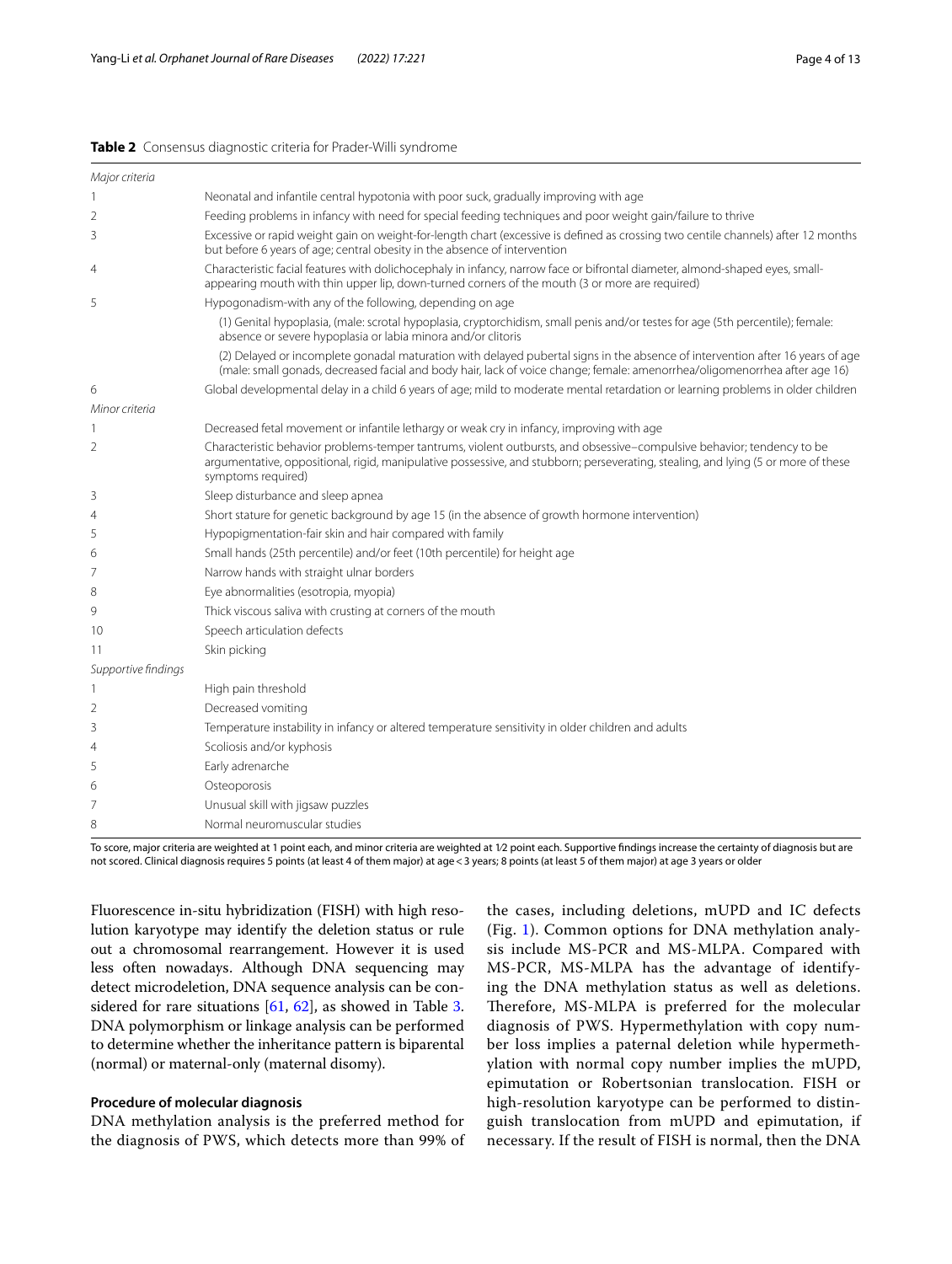#### <span id="page-4-0"></span>**Table 3** Genetic testing used in Prader-Willi syndrome

| Genotype identified                                                              | <b>Uses and limitations</b>                                                                                                                                                                                                                                                                                             |
|----------------------------------------------------------------------------------|-------------------------------------------------------------------------------------------------------------------------------------------------------------------------------------------------------------------------------------------------------------------------------------------------------------------------|
| Paternal deletion, mUPD, ID, Robertsonian translocation                          | It can identify > 99% of PWS and can distinguish deletion from<br>other types, but cannot generally distinguish mUPD from an<br>ID (IC deletion and epimutation), unless in rare individuals, a<br>microdeletion of the IC is seen. It also can estimate the size and<br>distinguish most the paternal deletion subtype |
| Paternal deletion, mUPD, ID, Robertsonian translocation                          | It can identify > 99% of PWS, but it cannot distinguish molecular<br>type. It can't identify IC deletion and key gene pathogenic variant                                                                                                                                                                                |
| Paternal deletion, partial mUPD (Isodisomy),                                     | It can identify 80%-90% of PWS and provide information<br>regarding deletions and duplications in the entire chromosome.<br>However, it cannot distinguish the PWS from AS alone. It cannot<br>identify partial mUPD (heterodisomy), ID, Robertsonian transloca-<br>tion and chromosomal rearrangements                 |
| Paternal deletion, Robertsonian translocation                                    | It can identify 65%-75% of PWS, and distinguish paternal dele-<br>tions from chromosomal rearrangements (e.g. Robertsonian<br>translocation). It may be used for patient's parents to identify<br>translocation. However, it cannot distinguish normal, mUPD, and<br>ID, and requires living cells                      |
| IC deletion, pathogenic variant, most paternal deletion                          | It cannot identify mUPD and epimutation. It can be considered<br>for rare situations after DNA methylation analysis, FISH (no dele-<br>tion), quantitative microsphere hybridization                                                                                                                                    |
| High-resolution karyotype Partial paternal deletions, Robertsonian translocation | It may detect most deletions, but requires experienced techni-<br>cian. It should not be used alone because it will miss some<br>deletions, mUPD and ID                                                                                                                                                                 |
|                                                                                  |                                                                                                                                                                                                                                                                                                                         |

AS, Angelman syndrome; CMA, chromosomal microarray; FISH, fuorescence in situ hybridization; IC, imprinting center; ID, imprinting defect; MS-MLPA, methylationspecifc multiplex ligation-dependent probe amplifcation; MS-PCR, methylation-specifc polymerase chain reaction; PWS, Prader-Willi syndrome; SNP, single nucleotide polymorphism; mUPD, maternal uniparental disomy

polymorphism or linkage analysis can be performed to distinguish mUPD from epimutation. If the result of MS-MLPA is normal, DNA sequence analysis can be performed to identify IC deletion and key genes pathogenic variants for patients highly suspected for PWS. If the result of the DNA sequence analysis is also normal, then additional tests are necessary to perform for further diagnosis.

MS-PCR can be performed frst if MS-MLPA is not available [[63\]](#page-11-5). If the result of MS-PCR is abnormal, then CMA with single nucleotide polymorphism (SNP) and copy number variant (CNV) probes can be used to determine the copy number, which may distinguish the deletion type from the other subtypes (e.g. mUPD, epimutation) [[2,](#page-9-1) [59](#page-11-1), [60](#page-11-2), [64](#page-11-6)]. If the result of MS-PCR is normal, DNA sequence analysis may also need to identify IC deletion and key genes pathogenic variants. Furthermore, when testing for PWS does not explain all the features, additional tests are also in need to perform for further diagnosis.

After a molecular diagnosis is determined for an afected child, it is highly recommended to test the asymptomatic parents in order to determine the origin of the genetic alteration and the recurrence risk for the purpose of genetic counseling. Although majority of PWS have a low recurrence risk  $($  <math>1\%), some genetic etiology could lead to high recurrence risk (>50%), such as

paternal balanced translocations or maternal 15/15 Robertsonian translocation.

#### **Prenatal diagnosis and newborn screening**

Prenatal diagnosis is not recommended routinely yet, although it can theoretically be suspected in cases of reduced fetal movement and polyhydramnios [[6,](#page-9-5) [65](#page-11-7)[–67](#page-11-8)]. Genetic testing can be performed on samples obtained from chorionic villus sampling and amniocentesis [\[68](#page-11-9)]. FISH or CMA can easily pick up deletions from such tissues [[69\]](#page-11-10), but DNA methylation analysis is necessary in cases of mUPD and ID [\[57\]](#page-10-37). However, clinical laboratories that perform prenatal DNA methylation analysis are reluctant to use such chorionic villus samples because of the corresponding hypomethylation of the tissue. The introduction of techniques such as comparative array genomic hybridization can be used to prenatal diagnosis of PWS owing to deletions [[70](#page-11-11)].

Although it can theoretically be suspected in cases of hypotonia (for both sexes) and testicular ectopy (in boys), the clinical diagnosis of PWS in newborns is challenging because the distinctive phenotypic characteristics of the disease are not completely evident during this phase. Reliable and low-cost molecular analysis techniques are imperative for accurate and early diagnosis to start precise treatment. It was reported that DNA extracted from dried blood spot (DBS) could be analyzed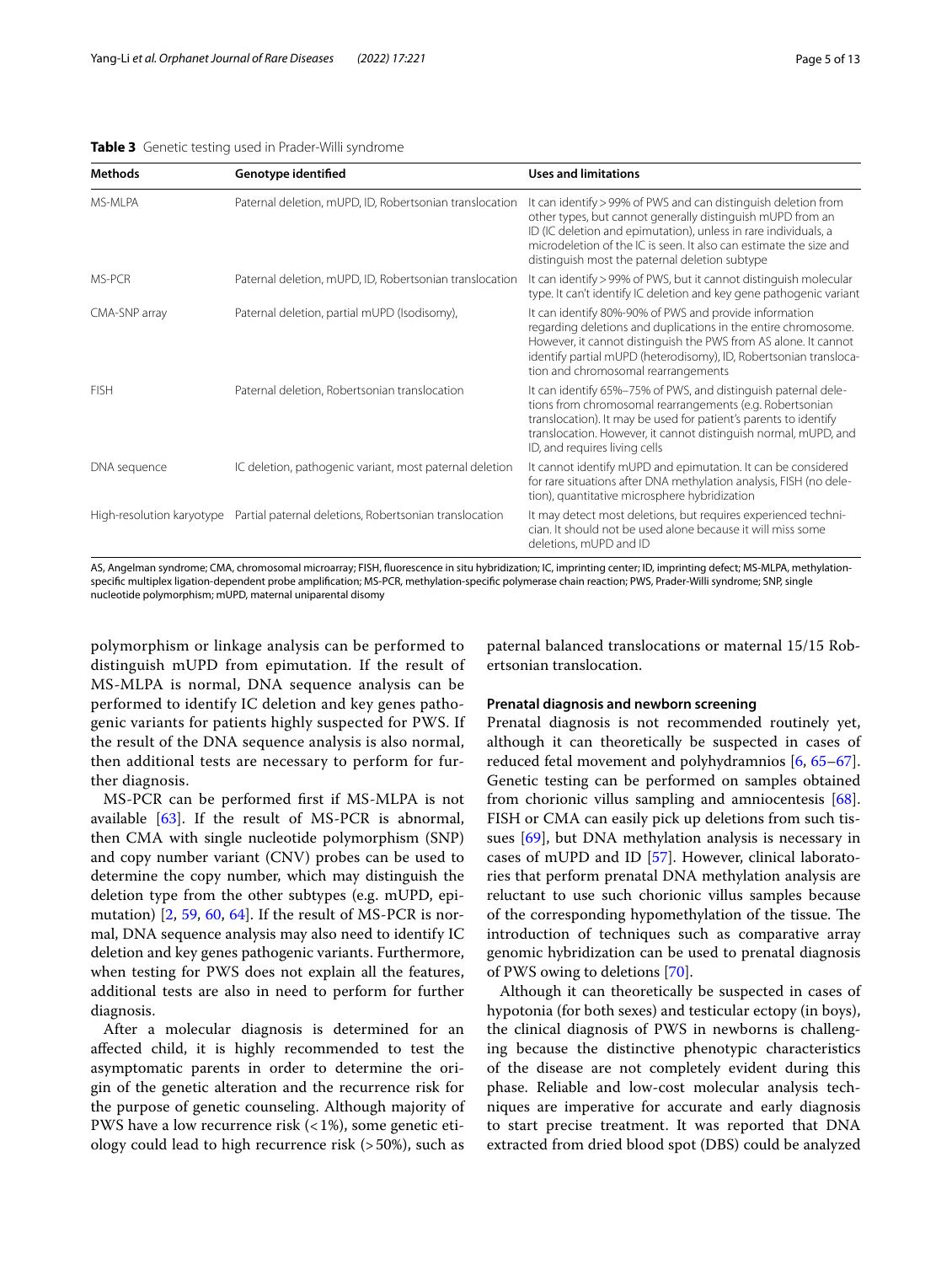

<span id="page-5-0"></span>by the methylation-sensitive high-resolution melting (MS-HRM) methodology, which used a unique pair of primers to amplify the promoter-exon 1 region of the *SNURF*-*SNRPN* locus and reveal its methylation status [[57\]](#page-10-37), providing an accurate approach for genetic screening of PWS in newborns [[71\]](#page-11-12). Compared to the traditional whole blood methods, the use of the DBS sample as the main source of DNA provides several advantages: demanding only a small amount of blood, less invasive procedure, ease of storage, and transportation [[72\]](#page-11-13). However, the technology is not widely available.

# **Diferential diagnosis**

Patients with negative testing for PWS should be investigated for other chromosomal deletions and duplications associated with PWS-like characteristics [[27,](#page-10-11) [73\]](#page-11-14), as well as possible single-gene defects [[74](#page-11-15)[–77](#page-11-16)].

Hypotonia in infancy is seen in many other conditions  $[6, 78, 79]$  $[6, 78, 79]$  $[6, 78, 79]$  $[6, 78, 79]$  $[6, 78, 79]$  $[6, 78, 79]$ . The common causes are neonatal sepsis and central nervous system depression. Congenital myotonic dystrophy type I is characterized by hypotonia and severe generalized weakness at birth, often accompanied by respiratory insufficiency, developmental delay, and early

death [\[79](#page-11-18), [80\]](#page-11-19). Additionally, a lot of muscular and neurological diseases are characterized by neonatal hypotonia, including some spinal muscular atrophy. In these cases, there may be shortness of breath, which is rarely seen in patients with PWS. Molecular genetic testing, electromyography, and/or muscle biopsy are usually required to diferentiate these diseases. Many congenital metabolic errors may also manifest as hypotonia and are found to be lethargy or non-lethargy in infancy. Pompe disease is in particular worth considering [[81\]](#page-11-20).

Several genetic disorders are characterized by obesity, developmental delay, intellectual disability with or without hypogonadism. Angelman syndrome (AS) and Fragile X syndrome can both include obesity in a subset of individuals but no hypogonadism [\[82](#page-11-21), [83\]](#page-11-22). mUPD for chromosome 14 causes early motor and speech delay, excess weight, hypotonia, and can also present with feeding problems, short stature, small hands and feet, and scoliosis [\[84](#page-11-23), [85](#page-11-24)]. However, the typical clinical presentation of it is early puberty and joint laxity.

Many cytogenetic abnormalities result in overlapping manifestations with PWS, such as deletion of 1p36, 2q37.3, 6q16.2, and 10q26 and duplication of 3p25.3.26.2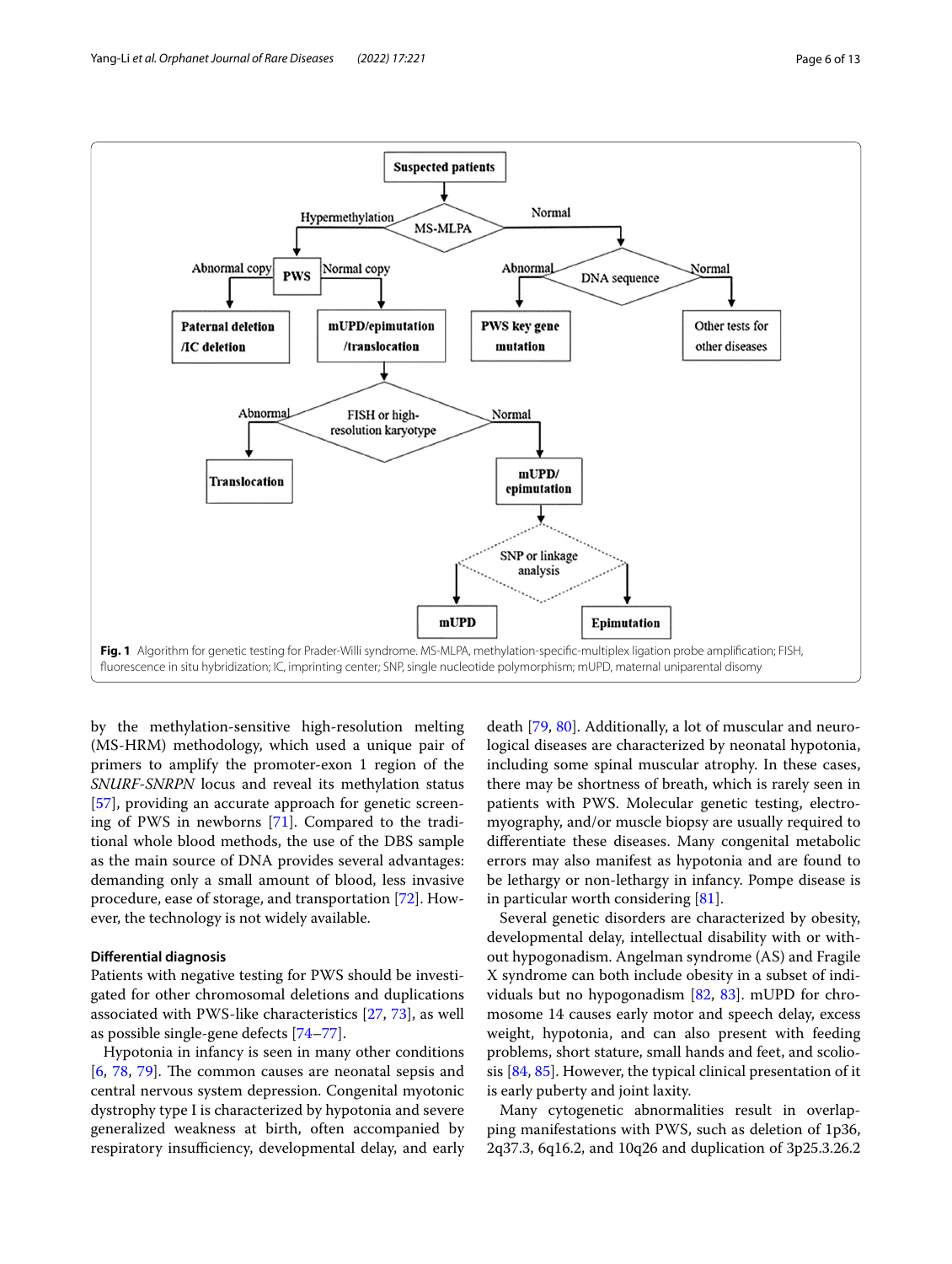and Xq27.2-ter  $[75, 86-89]$  $[75, 86-89]$  $[75, 86-89]$  $[75, 86-89]$ . Therefore, when testing for PWS is negative or does not explain all the features, CMA is an appropriate test. Careful clinical evaluation by a medical geneticist or other trained diagnostician is highly recommended to direct testing appropriately and may avoid the unnecessary expense of molecular testing for diagnoses which are less likely based on clinical fndings.

# **Management**

Management of the manifestations of PWS depends on age and should include guidance to manage the consequences and expectations of the syndrome. Multidisciplinary treatment has been shown to reduce hospital stays and prevent early obesity.

# **Focus on diferent times**

In infancy, in order to assure adequate nutrition, special nipples or gavage feeding is usually needed because poor suck will lead to developmental delay if they are untreated. Growth measurements including height, weight, and head circumference should be obtained and plotted at diagnosis  $[90]$  $[90]$  $[90]$ . The adrenal cortex function should also be noticed. In addition, physical therapy may improve the muscle strength. If individuals have cryptorchidism, hormonal and surgical treatment should be considered.

In childhood (after 1 year of age), guardians should strictly supervise the daily food intake to avoid excessive weight gain and encourage physical activity. Guardians are advised to take an educational plan for their children [\[91\]](#page-11-29). Replacement of sex hormones at puberty is benefcial to produce adequate secondary sexual characteristics, and should be supervised by a pediatric endocrinologist. Adrenal function should be reassessed later in the adolescence or adulthood (even if it is normal in infants).

In adulthood, it is also of great importance for PWS individuals to regulate behavior and manage weight to prevent morbid obesity. Involvement of occupational therapy helps with transitioning to independence in areas such as self-care and performing other activities of daily living.

#### **GH treatment**

Recombinant human GH (rhGH) therapy in patients with PWS has been used by the medical community since its approval in the United States in 2000 and in Europe in  $2001$  [ $92$ ]. It is beneficial to normalize height, increase lean body mass, fexibility and activity levels, and reduce fat mass [[93](#page-11-31)[–99](#page-11-32)].

No consensus was reached on the age of starting rhGH treatment, although all agreed to the benefts of treating before the onset of obesity. Researches have suggested that the earlier growth hormone therapy is started, the more beneft it has (often around 3–6 month of age) [[96](#page-11-33), [100](#page-12-0), [101\]](#page-12-1). Before initiation of rhGH therapy, patients with PWS should have a confrmed molecular diagnosis and expert multidisciplinary evaluation. GH stimulation testing should not be required as part of the therapeutic decision-making process in infants and children with PWS [\[102\]](#page-12-2). Selection of patients with PWS for rhGH therapy and dosing strategy should not depend on the genetic class of PWS. However, when patients with PWS have one or more of the following conditions: severe obesity, uncontrolled diabetes, untreated severe obstructive sleep apnea  $[11]$  $[11]$ , active cancer, and active psychosis, the treatment of rhGH should be under careful consideration. Scoliosis should not be considered as a contraindication to rhGH treatment in patients with PWS.

Infants and children with PWS should start with a daily dose of  $0.5 \text{ mg/m}^2$  d with subsequent adjustments toward  $1.0 \text{ mg/m}^2$  d according to clinical response and be guided by maintenance of physiological levels of insulin like growth factor 1 (IGF-1). IGF-1 levels in patients with rhGH treatment should be maintained within the upper part of normal range (maximum  $+2SDS$ ) for healthy, age-matched normal individuals. Clinical outcome priorities should vary depending on age and on the presence of physical, mental, and social disability. Treatment with rhGH must be in the context of appropriate dietary, environmental, and lifestyle interventions necessary for care of all patients with PWS. Adults with PWS should receive a starting dose of 0.1–0.2 mg/d based on age, presence of edema, prior rhGH exposure and sensitivity, and concomitant oral estrogen use. Subsequent dosage titration should be based on clinical response, age-, and sexappropriate IGF-1 levels in the 0 to  $+2$  SDS range [[102](#page-12-2), [103](#page-12-3)].

It seems that GH treatment is generally safe and well tolerated  $[104]$  $[104]$ . Thyroid function should be estimated and levothyroxine should be supplied before GH treatment if hypothyroidism was noted. Although GH treatment could result in an increase in fasting plasma glucose levels and insulin resistance, it usually does not increase the onset of diabetes which seems to be most infuenced by obesity [\[103](#page-12-3), [105](#page-12-5)]. Additionally, because there have been reports of accidental deaths in patients with PWS during GH treatment, monitoring for breathing problems and sleep apnea is recommended [\[106\]](#page-12-6). Other potential side efects include joint pain, edema, scoliosis and intracranial hypertension  $[104]$  $[104]$ . Therefore, it is recommended to perform polysomnography before starting treatment and periodically after, monitoring growth rate, glucose profle, IGF-1 levels, thyroid function, monitoring development and/or progression of scoliosis during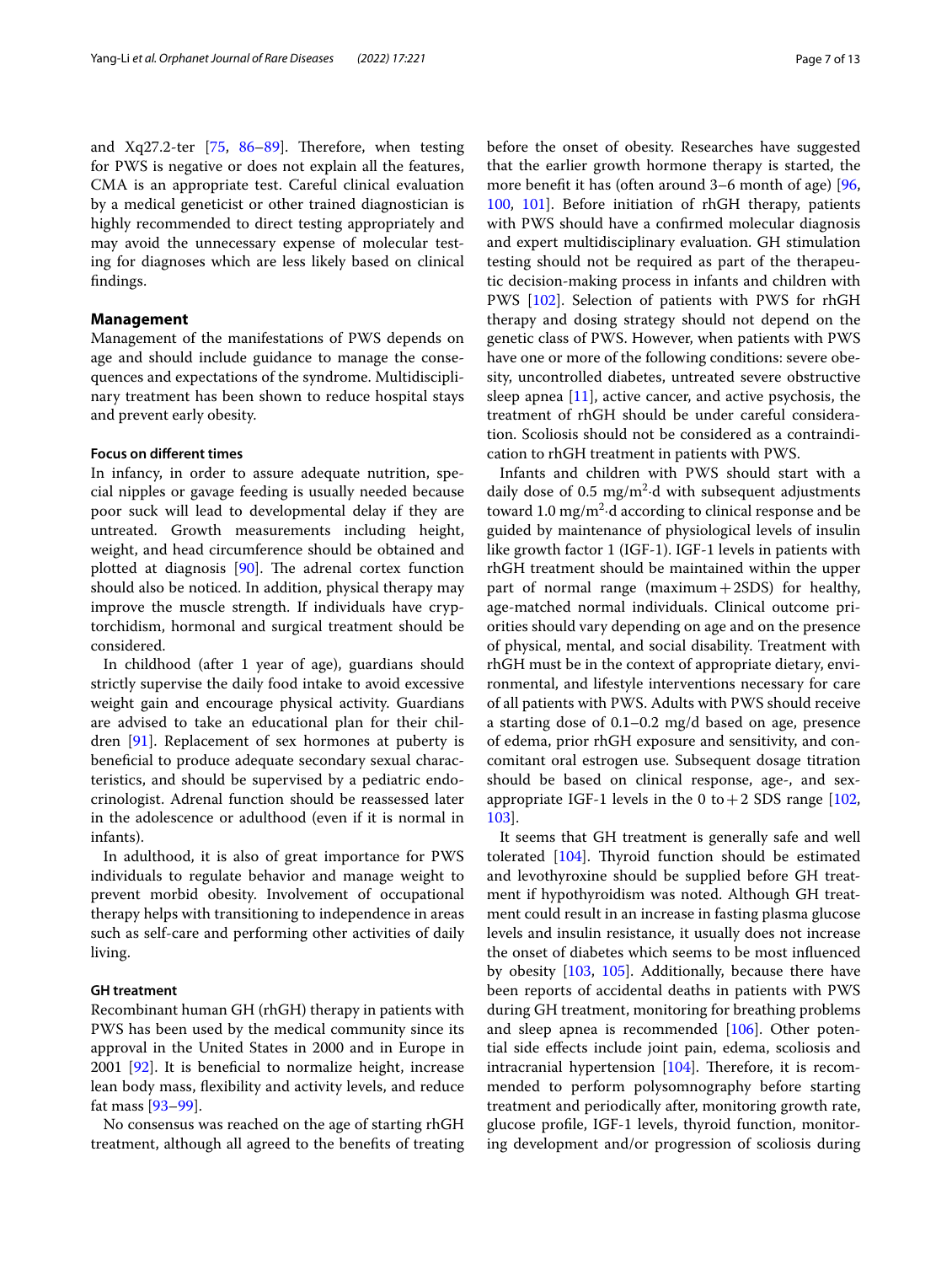growth [\[107](#page-12-7)], and liver function (especially for individuals under one year old), as showed in Table [4.](#page-7-0)

#### **Hypogonadism**

Unilateral or bilateral cryptorchidism is a common fnding in male patients with PWS. Cryptorchidism should be sought and addressed with hormonal and/or surgical treatments. The early treatment of hypogonadism (within the frst 6 months of life) is benefcial to many male patients with PWS. The treatment includes human chorionic gonadotropin (hCG) in order to improve phallus size and assist with testicular descent into the scrotal sac in few patients [[93\]](#page-11-31). Surgical correction of cryptorchidism should be completed on the frst or at latest in the second year of life [[108](#page-12-8)].

Hypogonadism is present in both males and females and has both a primary and central (hypothalamic) etiology, with the latter believed to be more infuential. Although individuals with PWS do enter puberty, the progress is arrested, and puberty is not complete. Treatment of hypogonadism usually commences at around age 11–12 years for females and age 12–13 for males, if it was desired by the parents and child. It is recommended that females can be treated with low-dose estrogen therapy with escalating doses for 2 years or until menarche, at which point they are transitioned to a combined estrogen-progesterone oral contraceptive pill or transdermal patch  $[5]$  $[5]$ . The decision to treat hypogonadism in females with PWS is a personal decision for each family and usually relies on the maturity level, independence, and degree of obsessive–compulsive behaviors in PWS patients. Adolescent males with PWS can be treated with either a low-dose transdermal testosterone patch or gel with escalating doses every 3–6 months to allow the testosterone levels to get into the normal range for age or with hCG therapy [[109\]](#page-12-9). Oral testosterone can induce secondary sexual characteristics. GnRH or hCG therapy increases endogenous testosterone production, which can increase testicular volume and lean body mass, but not cause the mood and aggression problems that are characteristic of testosterone therapy [\[110](#page-12-10), [111](#page-12-11)]. Sex education and contraception should be considered, especially for PWS women, as pregnancy has been reported infrequently [\[112,](#page-12-12) [113](#page-12-13)].

Precocious pubarche is not uncommon in PWS. It is considered to be secondary to obesity and premature adrenarche [\[114](#page-12-14)]. Premature adrenarche in PWS is not rapidly progressively or associated with other signs of central precocious puberty, and commonly develops genuinely [\[114](#page-12-14)]. Further investigations or treatments are usually not required. Central precocious puberty is very rare in patients with PWS [\[114](#page-12-14)].

#### **Others**

At present, the management of PWS is based on symptoms. It was reported that Limosilactobacillus reuteri probiotic could be used to modulate BMI, social behaviors, and gut microbiota in patients with PWS, although further investigation was warranted [\[115](#page-12-15)]. Oxytocin (OXT) and its analogue, carbetocin, are extensively studied in PWS clinical trials and have shown potential for treating both hyperphagia and behavior problems in pediatric PWS, although future investigations should confrm the previous study fndings with extended follow-up periods within larger, well-defned clinical cohorts and also determine long-term efects and safety [[116](#page-12-16), [117\]](#page-12-17). On the basis of a phase 2 clinical trial it is demonstrated that Diazoxide Choline Controlled-Release (DCCR) decreased appetite-related behaviors and fat mass in patients with PWS [[118\]](#page-12-18). Calcium and vitamin D supplements should be considered to optimize attainment of peak bone mass [[108](#page-12-8)]. N-acetylcysteine or topiramate can be used to reduce skin picking [[119](#page-12-19)[–121](#page-12-20)], and recently is reported to be efficient against hyperphagia on Dykens questionnaire (severity and behavior) [[122\]](#page-12-21). Additionally, it was reported that modafnil could

<span id="page-7-0"></span>**Table 4** Evaluation of patients with Prader-Willi syndrome during rhGH treatment

**Management monitoring**

Regular clinical assessment of height, weight, growth rate, body composition, pubertal status, scoliosis, IGF-1, thyroid function, and side efects every 3–6 months

OGTT is recommended to be performed if patients with PWS have history of impaired glucose tolerance, obese, or family history of diabetes It had better have an ENT assessment and polysomnography within the frst 6 months

The ENT assessment, polysomnography, and IGF-1 measurement are necessary, if development or worsening of sleep-disordered breathing, snoring, or enlargement of tonsils and adenoids

If scoliosis is a matter of concern, the X-ray orthopedic assessment can be performed

Routine measurement of bone age, especially during adolescence

Monitoring for hypothyroidism

ENT, ear, nose, and throat; OGTT, oral glucose tolerance test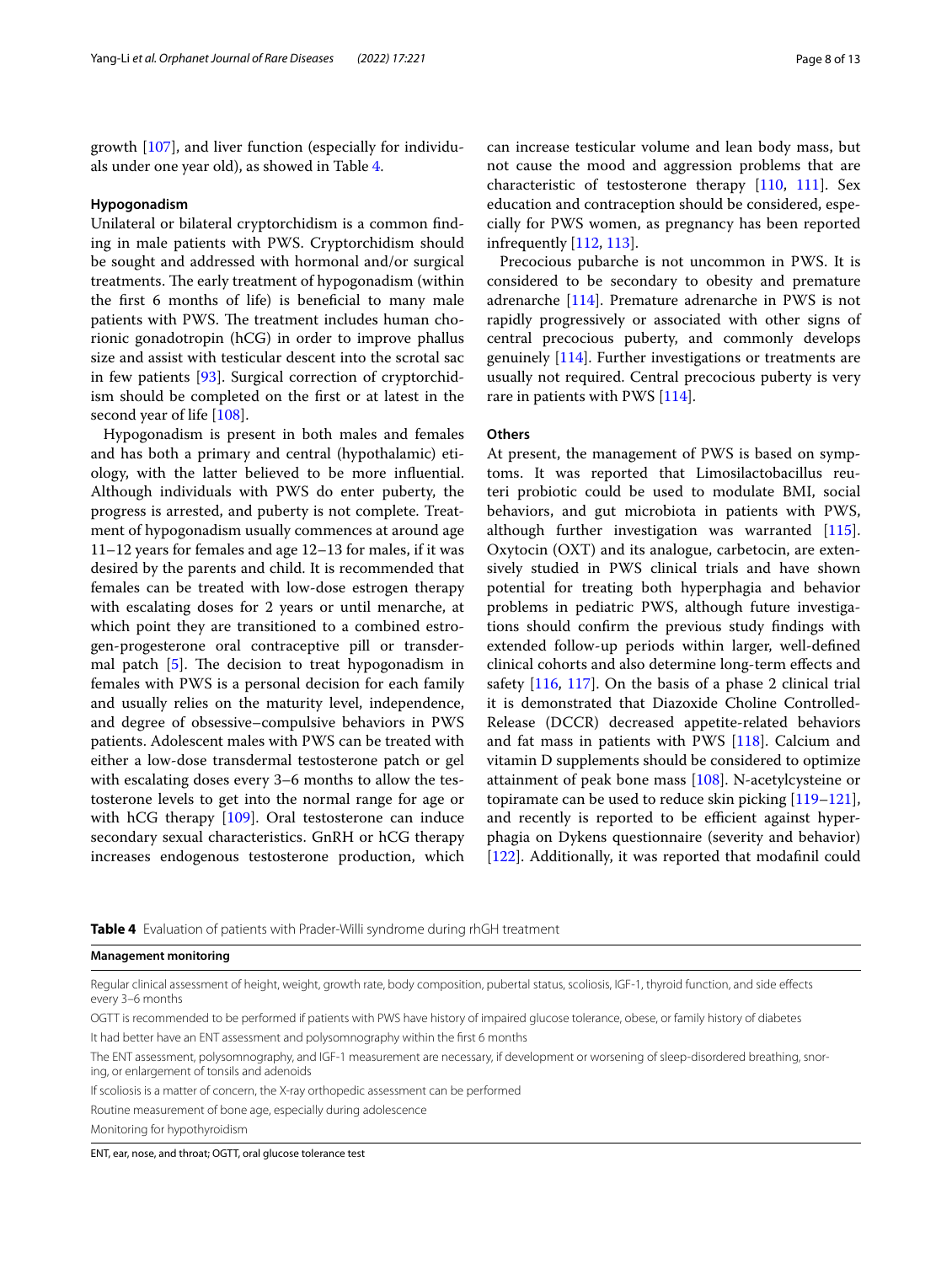be used to treat daytime sleepiness [\[123](#page-12-22)]. Although bariatric surgery is currently the most efective therapy to induce weight loss in patients with morbid obesity, its use in PWS remains controversial. It was reported that bariatric surgery could not produce sustainable longterm weight loss or comorbidity resolution in PWS and suggested that bariatric surgery could not be recommended to patients with PWS as a standard treatment [[124\]](#page-12-23). MetAP2 inhibition with beloranib is reported to produce statistically signifcant and clinically meaningful improvements in hyperphagia-related behaviors and weight loss in participants with PWS  $[125]$  $[125]$ . There are also many other new therapies currently in development ranging from very early discovery and preclinical studies to active clinical trials, such as genetic therapies (gene activation by small molecules, CRISPR-based activation, oligonucleotide therapy, AAV-based gene activation, epigenome editing), hyperphagia/obesity drugs (e.g. setmelanotide, tesomet, cannabidivarin, aardvark 101, GLP receptor agonists), devices (e.g. transcranial direct current stimulation) [\(https://www.fpwr.org/therapeutics-in](https://www.fpwr.org/therapeutics-in-development-for-pws)[development-for-pws](https://www.fpwr.org/therapeutics-in-development-for-pws)).

Routine vaccination is recommended for patients with PWS when their conditions are stable and there are no other contraindications, such as severe malnutrition or infection.

#### **Genetic counseling**

All patients need genetic counseling. It is critical to know the specifc genetic etiology in patients with PWS for the appropriate genetic counseling of afected families. Most families have a recurrence risk less than 1%. According to the genetic mechanism and recurrence risk, PWS was divided in 3 types, which is some diferent from above mentioned genotypes (Table [1](#page-2-0)). Almost all 15q11.2-q13 deletions are de novo interstitial paternal deletions (Ia), which have a very low recurrence risk (< 1%). A deletion due to chromosomal rearrangement (Ib) has a recurrence risk possibly up to 50%. Therefore, it is necessary to exclude balanced translocation for the father of deletion type PWS patient by FISH, or whole exome sequencing which is still rarely used because of the high cost.

mUPD 15 is typically de novo (IIa), with a recurrence ratio<1% except if there is a Robertsonian translocation (IIb) mechanism. It is almost 100% recurrence ratio if mother has a 15;15 Robertsonian translocation. Therefore, it is necessary to exclude Robertsonian translocation (15;15) for the mother of PWS by high resolution karyotype or FISH. Rarely, a small marker chromosome is also present in a proband with mUPD 15  $[126]$ . In these instances, it is of great importance to examine both parents' karyotype because it seems that these small marker chromosomes may increase the risk for nondisjunction and UPD [[127\]](#page-12-26).

Patients with PWS due to an ID should be tested for an IC deletion by a laboratory which is experienced in detecting them. The majority (approximately 85%) of those with an ID have a de novo epigenetic pathogenic variant (IIIb) and the recurrence risk  $is < 1\%$  for this group. However, approximately 15% of those have ID with IC deletion (IIIa). In approximately half of these individuals, the IC deletion is familial and the recurrence risk is [5](#page-8-0)0% for these families, as showed in Table 5. Therefore, fathers of children with an IC deletion should have DNA methylation and dosing analysis (or sequence analysis) to determine whether they carry the IC deletion.

With rare exception, individuals with PWS do not reproduce. However, there were two reported female patients with genetically confrmed PWS who have had a child [[112](#page-12-12), [113](#page-12-13)]. No genetically confrmed males with PWS have been known to have fathered a child. The risk of the child of an afected individual depends on the etiology of the PWS and the gender of the afected individual. The offspring have a 50% risk of having AS, if the female proband has PWS with a deletion, due to the loss of function of the maternal copy of the *UBE3A* which is also located on the 15q11.2-q13.1. Almost all ofspring of PWS patients with Robertsonian translocation are PWS or AS due to trisomy rescue or monosomy.

<span id="page-8-0"></span>

|  | Table 5 Risks to sibs of a proband with Prader-Willi syndrome by genetic mechanism |
|--|------------------------------------------------------------------------------------|
|--|------------------------------------------------------------------------------------|

| <b>Molecular class</b> | Genetic mechanism                                                              | Frequency of class (%) | <b>Risk to sibs</b>                                               |
|------------------------|--------------------------------------------------------------------------------|------------------------|-------------------------------------------------------------------|
|                        | Paternal deletion                                                              | $65 - 75$              | $< 1\%$                                                           |
|                        | Chromosome rearrangement                                                       | $\leq$ 1               | About 50%                                                         |
| Ш                      | mUPD                                                                           | $20 - 30$              | $< 1\%$                                                           |
|                        | mUPD with predisposing parental translocation or $\leq 1$<br>marker chromosome |                        | Almost 100% if mother has a 15;15 Rob-<br>ertsonian translocation |
| Ш                      | ID with IC deletion                                                            | < 0.5                  | About 50% if father also has an IC deletion                       |
|                        | ID without IC deletion                                                         |                        | $< 1\%$                                                           |

ID, imprinting defect; IC, imprinting center; mUPD, maternal uniparental disomy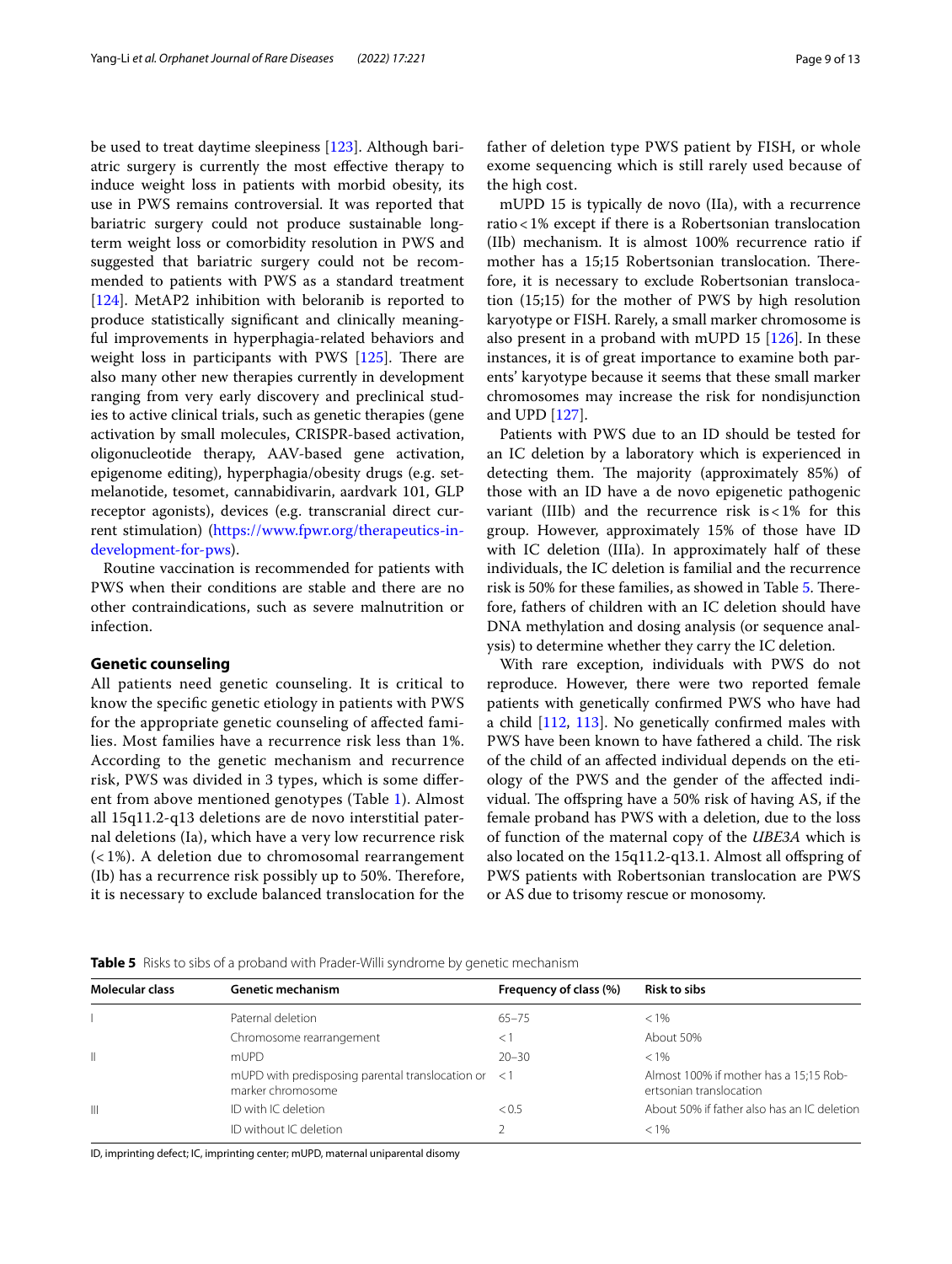# **Conclusions**

The complex genetics, etiology, multiple phenotypes, and evolving natural history of PWS mean that a multidisciplinary professional, parental, societal, and environmental approach to the management is required with many challenges to reduce morbidity and mortality and improve quality of life. However, in recent years, there has been increasing appreciation and availability of important management strategies, which have already made signifcant improvements in the life of individuals with PWS. The management strategies include early diagnosis, evaluation and treatment by multidisciplinary teams, introduction of GH treatment, control of the food environment, and better understanding of the behavioral and psychiatric aspects. Whereas flling of the gaps in our understanding of the underlying science will translate and eventually guide clinical management of PWS (e.g. identifcation of genes and their link to particular phenotypes, genotype–phenotype correlations), several clinical and pathophysiological questions need to be urgently addressed to continue improvement in the care of patients with PWS.

#### **Acknowledgements**

Not applicable.

#### **Members of PWS Cooperation Group of Rare Diseases Branch of Chinese Pediatric Society**

Shan Xiao-Ou, The Second Affiliated Hospital of Wenzhou Medical University; Yang Yu, Jiangxi Provincial Children's Hospital; Zhang Hui-Feng, The Second Hospital of Hebei Medical University; Tian Zhi-Liang, Harbin Medical University the Second Afliated Hospital; Sun Bo, Gansu Province Maternal and Child Health Hospital; Lu Mei, Women and Children's Hospital of Xiamen University School of Medicine; Cheng Ya-Ying, Hebei General Hospital; Yang Ying, Guiyang Province Maternal and Child Health Hospital; Yu Xiong-Ying, Jiangxi Province Children's Hospital; Zhang Jing, The First Afliated Hospital of Zhengzhou University; Chen Xiao-Hong, Wuhan Children's Hospital, Tongji Medical College, Huazhong University of Science and Technology; Yang Fan, West China 2nd University Hospital of Sichuan University; Ma Hong-Wei, Shengjing Hospital Affiliated to China Medical University; Mireguli. Maimaiti, First Afliated Hospital of Xinjiang Medical University; Zhang Gai-Xiu, Shanxi Provincial Children's Hospital; Chen Xiao-Hong, Wuhan Children's Hospital; Li Gui-Mie, Shandong Provincial Hospital; Tong Fan, Children's Hospital, Zhejiang University School of Medicine.

#### **Zhejiang Expert Group for PWS**

Zhi Ming-Qiang, Children's Hospital, Zhejiang University School of Medicine; Zhou Qiong, Hangzhou Children's Hospital; Gao Yuan and Wang Kan, Jinhua Municipal Central Hospital; Ying Xiao-Ming, Taizhou First People's Hospital; Zhang Jian-Ping, Ningbo Women and Children's Hospital; Wang Chun-Lin, the 1st Hospital of Zhejiang University School of Medicine; Jiang Chun-Ming, Hangzhou 1st People's Hospital of Zhejiang University School of Medicine; Xiao Rui, National Engineering Laboratory of Key Technologies for Birth Defect Prevention and Control were take part in discussing and revising this recommendation.

#### **Author contributions**

ZC-C and JY-H were responded for this recommendation. DY-L, LF-H, ZH-W, MM-S, LX-Ping, LL, ZQ, WY, JY-H and ZC-C, were responded for data collection and manuscript writing. All authors read and approved the fnal manuscript.

#### **Funding**

This work is supported by Zhejiang Provincial Program for the Cultivation of High-Level Innovative Health Talents (2014) and Zhejiang Provincial Depart‑ ment of Science and Technology (2021C03094).

#### **Availability of data and materials**

Data sharing not applicable to this article as no datasets were generated or analysed during the current study.

#### **Declarations**

**Ethics approval and consent to participate** Not applicable.

**Consent for publication** Not applicable.

#### **Competing interests**

The authors declare that they have no competing interests.

#### **Author details**

<sup>1</sup> Children's Hospital of Zhejiang University School of Medicine, No. 3333 Binsheng Road, Hangzhou 310003, China. <sup>2</sup>Children's Hospital of Fudan University, Shanghai, China. <sup>3</sup>Xinhua Hospital Affiliated to Shanghai Jiao Tong University School of Medicine, Shanghai, China. <sup>4</sup> Peking Union Medical College Hospital, Beijing, China. <sup>5</sup>Tongji Hospital, Tongji Medical College of HUST, Wuhan, China. <sup>6</sup> Guangzhou Women and Children's Medical Center, Guangzhou, China. <sup>7</sup> Fujian Children's Hospital, Fuzhou, China. <sup>8</sup> Yale University, 69 Lexington Gardens, Northern Haven, CT 06473, USA.

#### Received: 15 September 2021 Accepted: 23 March 2022 Published online: 13 June 2022

#### <span id="page-9-0"></span>**References**

- 1. Cassidy SB, Dykens E, Williams CA. Prader-Willi and Angelman syndromes: sister imprinted disorders. Am J Med Genet. 2000;97(2):136–46.
- <span id="page-9-1"></span>2. Butler MG. Prader-Willi syndrome: obesity due to genomic imprinting. Curr Genomics. 2011;12(3):204–15.
- <span id="page-9-2"></span>Down JL. Lettsomian lectures on some of the mental affections of childhood and youth. Br Med J. 1887;1(1362):256–9.
- <span id="page-9-3"></span>4. Ledbetter DH, Riccardi VM, Airhart SD, Strobel RJ, Keenan BS, Crawford JD. Deletions of chromosome 15 as a cause of the Prader-Willi syndrome. N Engl J Med. 1981;304(6):325–9.
- <span id="page-9-4"></span>5. Cassidy SB, Schwartz S, Miller JL, Driscoll DJ. Prader-Willi syndrome. Geneti Med. 2012;14(1):10–26.
- <span id="page-9-5"></span>6. Yang L, Zhou Q, Ma B, Mao S, Dai Y, Zhu M, et al. Perinatal features of Prader-Willi syndrome: a Chinese cohort of 134 patients. Orphanet J Rare Dis. 2020;15(1):24.
- <span id="page-9-6"></span>7. Emerick JE, Vogt KS. Endocrine manifestations and management of Prader-Willi syndrome. Int J Pediatr Endocrinol. 2013;2013(1):14.
- <span id="page-9-7"></span>Yang-Li D, Ke H, Chao-Chun Z, Guan-Ping D. Chinese siblings with Prader-Willi syndrome inherited from their paternal grandmother. Indian Pediatr. 2019;56(9):789–91.
- <span id="page-9-8"></span>9. Zhou Y, Ma MS, Li GY, Zhang ZJ, Ding J, Xu YW, et al. Analysis of the clinical perinatal characteristics of 226 patients with Prader-Willi syndrome in China. Zhonghua er ke za zhi = Chin J Pediatr. 2021;59(6):466-70.
- <span id="page-9-9"></span>10. Dong GQ, Su YY, Qiu XY, Lu XY, Li JX, Huang M, et al. Clinical screening and genetic diagnosis for Prader-Willi syndrome. Zhongguo dang dai er ke za zhi = Chin J Contemp Pediatr. 2020;22(9):1001–6.
- <span id="page-9-10"></span>11. Lu A, Luo F, Sun C, Zhang X, Wang L, Lu W. Sleep-disordered breathing and genetic fndings in children with Prader-Willi syndrome in China. Ann Transl Med. 2020;8(16):989.
- <span id="page-9-11"></span>12. Butler MG, Miller JL, Forster JL. Prader-Willi syndrome-clinical genetics, diagnosis and treatment approaches: an update. Curr Pediatr Rev. 2019;15(4):207–44.
- <span id="page-9-12"></span>13. Writing Group For Practice Guidelines For D, Treatment Of Genetic Diseases Medical Genetics Branch Of Chinese Medical A, Li C, Xie B, Shen Y, Luo F. Clinical practice guidelines for Prader-Willi syndrome.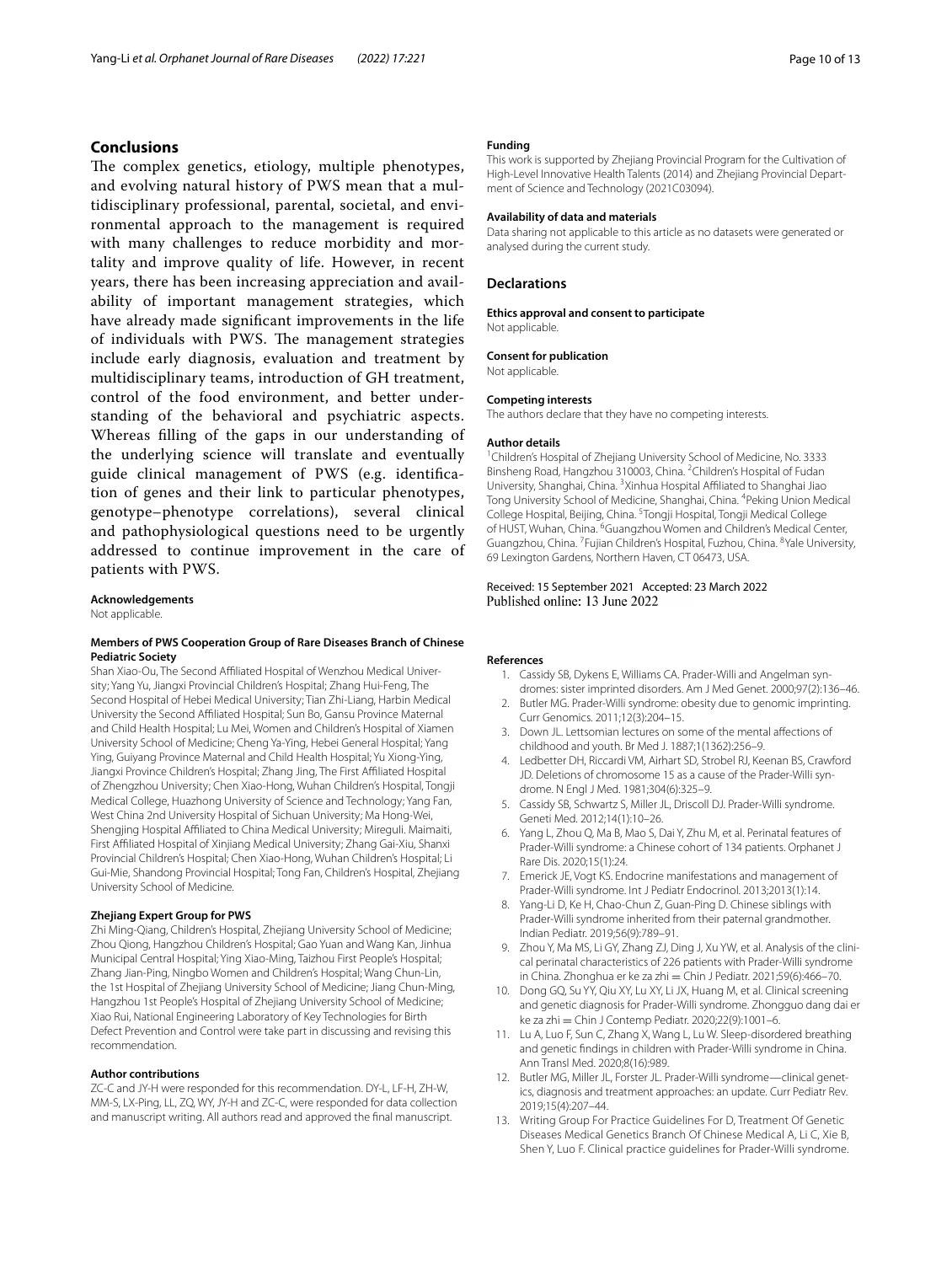Zhonghua yi xue yi chuan xue za zhi = Zhonghua yixue yichuanxue zazhi = Chin J Med Genet. 2020;37(3):318–23.

- <span id="page-10-0"></span>14. Soni S, Whittington J, Holland AJ, Webb T, Maina E, Boer H, et al. The course and outcome of psychiatric illness in people with Prader-Willi syndrome: implications for management and treatment. J Intellect Disabil Res JIDR. 2007;51(Pt 1):32–42.
- <span id="page-10-36"></span>15. Soni S, Whittington J, Holland AJ, Webb T, Maina EN, Boer H, et al. The phenomenology and diagnosis of psychiatric illness in people with Prader-Willi syndrome. Psychol Med. 2008;38(10):1505–14.
- <span id="page-10-1"></span>16. Aman LCS, Manning KE, Whittington JE, Holland AJ. Mechanistic insights into the genetics of afective psychosis from Prader-Willi syndrome. Lancet Psychiatry. 2018;5(4):370–8.
- <span id="page-10-2"></span>17. Lin HY, Lin SP, Chuang CK, Chen MR, Yen JL, Lee YJ, et al. Genotype and phenotype in patients with Prader-Willi syndrome in Taiwan. Acta Paediatr (Oslo, Norway: 1992). 2007;96(6):902–5.
- <span id="page-10-3"></span>18. Gunay-Aygun M, Schwartz S, Heeger S, O'Riordan MA, Cassidy SB. The changing purpose of Prader-Willi syndrome clinical diagnostic criteria and proposed revised criteria. Pediatrics. 2001;108(5):E92.
- <span id="page-10-4"></span>19. Lu W, Qi Y, Cui B, Chen XL, Wu BB, Chen C, et al. Clinical and genetic features of Prader-Willi syndrome in China. Eur J Pediatr. 2014;173(1):81–6.
- <span id="page-10-5"></span>20. Cheon CK. Genetics of Prader-Willi syndrome and Prader-Will-Like syndrome. Ann Pediatr Endocrinol Metab. 2016;21(3):126–35.
- <span id="page-10-6"></span>21. Angulo MA, Butler MG, Cataletto ME. Prader-Willi syndrome: a review of clinical, genetic, and endocrine fndings. J Endocrinol Investig. 2015;38(12):1249–63.
- <span id="page-10-35"></span>22. Butler MG, Hartin SN, Hossain WA, Manzardo AM, Kimonis V, Dykens E, et al. Molecular genetic classifcation in Prader-Willi syndrome: a multisite cohort study. J Med Genet. 2019;56(3):149–53.
- <span id="page-10-7"></span>23. Kim SJ, Miller JL, Kuipers PJ, German JR, Beaudet AL, Sahoo T, et al. Unique and atypical deletions in Prader-Willi syndrome reveal dis‑ tinct phenotypes. Eur J Hum Genet EJHG. 2012;20(3):283–90.
- <span id="page-10-8"></span>24. Kim Y, Wang SE, Jiang YH. Epigenetic therapy of Prader-Willi syndrome. Transl Res J Lab Clin Med. 2019;208:105–18.
- <span id="page-10-9"></span>25. Bieth E, Eddiry S, Gaston V, Lorenzini F, Buffet A, Conte Auriol F, et al. Highly restricted deletion of the SNORD116 region is implicated in Prader-Willi Syndrome. Eur J Hum Genet EJHG. 2015;23(2):252–5.
- <span id="page-10-10"></span>26. Mian-Ling Z, Yun-Qi C, Chao-Chun Z. Prader-Willi syndrome: molecular mechanism and epigenetic therapy. Curr Gene Ther. 2020;20(1):36–43.
- <span id="page-10-11"></span>27. Chen X, Ma X, Zou C. Phenotypic spectrum and genetic analysis in the fatal cases of Schaaf-Yang syndrome: two case reports and literature review. Medicine. 2020;99(29):e20574.
- <span id="page-10-12"></span>28. Negishi Y, Ieda D, Hori I, Nozaki Y, Yamagata T, Komaki H, et al. Schaaf-Yang syndrome shows a Prader-Willi syndrome-like phenotype during infancy. Orphanet J Rare Dis. 2019;14(1):277.
- <span id="page-10-13"></span>29. McCarthy J, Lupo PJ, Kovar E, Rech M, Bostwick B, Scott D, et al. Schaaf-Yang syndrome overview: report of 78 individuals. Am J Med Genet A. 2018;176(12):2564–74.
- <span id="page-10-14"></span>30. Ehara H, Ohno K, Takeshita K. Frequency of the Prader-Willi syndrome in the San-in district, Japan. Brain Dev. 1995;17(5):324–6.
- <span id="page-10-15"></span>31. Kim HJ, Cho HJ, Jin DK, Kwon EK, Ki CS, Kim JW, et al. Genetic basis of Prader-Willi syndrome in Korea: less uniparental disomy than has been recognized? Clin Genet. 2004;66(4):368–72.
- <span id="page-10-16"></span>32. Butler MG, Hedges LK, Rogan PK, Seip JR, Cassidy SB, Moeschler JB. Klinefelter and trisomy X syndromes in patients with Prader-Willi syndrome and uniparental maternal disomy of chromosome 15–a coincidence? Am J Med Genet. 1997;72(1):111–4.
- 33. Rego A, Coll MD, Regal M, Guitart M, Escudero T, García-Mayor RV. A case with 47, XXY, del(15)(q11;q13) karyotype associated with Prader-Willi phenotype. Horm Res. 1997;48(1):44–6.
- 34. Verhoeven WM, de Vries BB, Duffels SJ, Egger JI, Noordam C, Tuinier S. Klinefelter's syndrome and Prader-Willi syndrome: a rare combination. Psychopathology. 2007;40(5):356–60.
- <span id="page-10-17"></span>35. Zou XY, Chao YQ, Zeng LH, Zou CC. Prader-Willi syndrome coincident with DiGeorge syndrome. Indian J Pediatr. 2020;87(6):471–2.
- <span id="page-10-18"></span>36. Torrado M, Araoz V, Baialardo E, Abraldes K, Mazza C, Krochik G, et al. Clinical-etiologic correlation in children with Prader-Willi syndrome (PWS): an interdisciplinary study. Am J Med Genet Part A. 2007;143A(5):460–8.
- <span id="page-10-19"></span>37. Holsen LM, Zarcone JR, Chambers R, Butler MG, Bittel DC, Brooks WM, et al. Genetic subtype diferences in neural circuitry of food motivation in Prader-Willi syndrome. Int J Obes (2005). 2009;33(2):273–83.
- <span id="page-10-20"></span>38. Hartley SL, Maclean WE Jr, Butler MG, Zarcone J, Thompson T. Maladaptive behaviors and risk factors among the genetic subtypes of Prader-Willi syndrome. Am J Med Genet A. 2005;136(2):140–5.
- <span id="page-10-21"></span>39. Dykens EM, Cassidy SB, King BH. Maladaptive behavior diferences in Prader-Willi syndrome due to paternal deletion versus maternal uniparental disomy. Am J Ment Retard AJMR. 1999;104(1):67–77.
- <span id="page-10-22"></span>40. Copet P, Jauregi J, Laurier V, Ehlinger V, Arnaud C, Cobo AM, et al. Cognitive profle in a large French cohort of adults with Prader-Willi syndrome: diferences between genotypes. J Intellect Disabil Res JIDR. 2010;54(3):204–15.
- <span id="page-10-23"></span>41. Holland AJ, Whittington JE, Butler J, Webb T, Boer H, Clarke D. Behavioural phenotypes associated with specifc genetic disorders: evidence from a population-based study of people with Prader-Willi syndrome. Psychol Med. 2003;33(1):141–53.
- 42. Whittington J, Holland A. A review of psychiatric conceptions of mental and behavioural disorders in Prader-Willi syndrome. Neurosci Biobehav Rev. 2018;95:396–405.
- 43. Yang L, Zhan GD, Ding JJ, Wang HJ, Ma D, Huang GY, et al. Psychiatric illness and intellectual disability in the Prader-Willi syndrome with different molecular defects—a meta analysis. PLoS ONE. 2013;8(8):e72640.
- <span id="page-10-24"></span>44. Sinnema M, Boer H, Collin P, Maaskant MA, van Roozendaal KE, Schrander-Stumpel CT, et al. Psychiatric illness in a cohort of adults with Prader-Willi syndrome. Res Dev Disabil. 2011;32(5):1729–35.
- <span id="page-10-25"></span>45. Veltman MW, Craig EE, Bolton PF. Autism spectrum disorders in Prader-Willi and Angelman syndromes: a systematic review. Psychiatr Genet. 2005;15(4):243–54.
- 46. Bennett JA, Germani T, Haqq AM, Zwaigenbaum L. Autism spectrum disorder in Prader-Willi syndrome: a systematic review. Am J Med Genet Part A. 2015;167A(12):2936–44.
- 47. Veltman MW, Thompson RJ, Roberts SE, Thomas NS, Whittington J, Bolton PF. Prader-Willi syndrome—a study comparing deletion and uniparental disomy cases with reference to autism spectrum disorders. Eur Child Adolesc Psychiatry. 2004;13(1):42–50.
- <span id="page-10-26"></span>48. Milner KM, Craig EE, Thompson RJ, Veltman MW, Thomas NS, Roberts S, et al. Prader-Willi syndrome: intellectual abilities and behavioural features by genetic subtype. J Child Psychol Psychiatry. 2005;46(10):1089–96.
- <span id="page-10-27"></span>49. Holm VA, Cassidy SB, Butler MG, Hanchett JM, Greenswag LR, Whitman BY, et al. Prader-Willi syndrome: consensus diagnostic criteria. Pediatrics. 1993;91(2):398–402.
- <span id="page-10-28"></span>50. Bacheré N, Diene G, Delagnes V, Molinas C, Moulin P, Tauber M. Early diagnosis and multidisciplinary care reduce the hospitalization time and duration of tube feeding and prevent early obesity in PWS infants. Horm Res. 2008;69(1):45–52.
- <span id="page-10-29"></span>51. El-Bassyouni HT, Hassan N, Mahfouz I, Abd-Elnaby AE, Mostafa MI, Tosson AMS. Early detection and management of Prader-Willi syndrome in Egyptian patients. J Pediatr Genet. 2019;8(4):179–86.
- <span id="page-10-30"></span>52. Mao SJ, Shen J, Xu F, Zou CC. Quality of life in caregivers of young children with Prader-Willi syndrome. World J Pediatr. 2019;15(5):506–10.
- <span id="page-10-31"></span>53. Huang W, Li S, Luo H, Wen X, Lin C, Chen S, et al. Application of various genetic techniques for the diagnosis of Prader-Willi syndrome. Zhonghua yi xue yi chuan xue za zhi = Zhonghua yixue yichuanxue zazhi = Chin J Med Genet. 2020;37(8):875–8.
- <span id="page-10-32"></span>54. Monaghan KG, Van Dyke DL, Feldman G, Wiktor A, Weiss L. Diagnostic testing: a cost analysis for Prader-Willi and Angelman syndromes. Am J Hum Genet. 1997;60(1):244–7.
- <span id="page-10-33"></span>55. Dupont JM, Cuisset L. Genetic basis of Prader-Willi and Angelman syndromes: implications for the biologic diagnosis. Arch Pediatr. 1998;5(4):418–24.
- <span id="page-10-34"></span>56. Dos Santos JF, Mota LR, Rocha PH, Ferreira de Lima RL. A modifed MS-PCR approach to diagnose patients with Prader-Willi and Angelman syndrome. Mol Biol Rep. 2016;43(11):1221–5.
- <span id="page-10-37"></span>57. Ribeiro Ferreira I, Darleans Dos Santos Cunha W, Henrique Ferreira Gomes L, Azevedo Cintra H, Lopes Cabral Guimarães Fonseca L, Ferreira Bastos E, et al. A rapid and accurate methylation-sensitive highresolution melting analysis assay for the diagnosis of Prader Willi and Angelman patients. Mol Genet Genom Med. 2019;7(6):e637.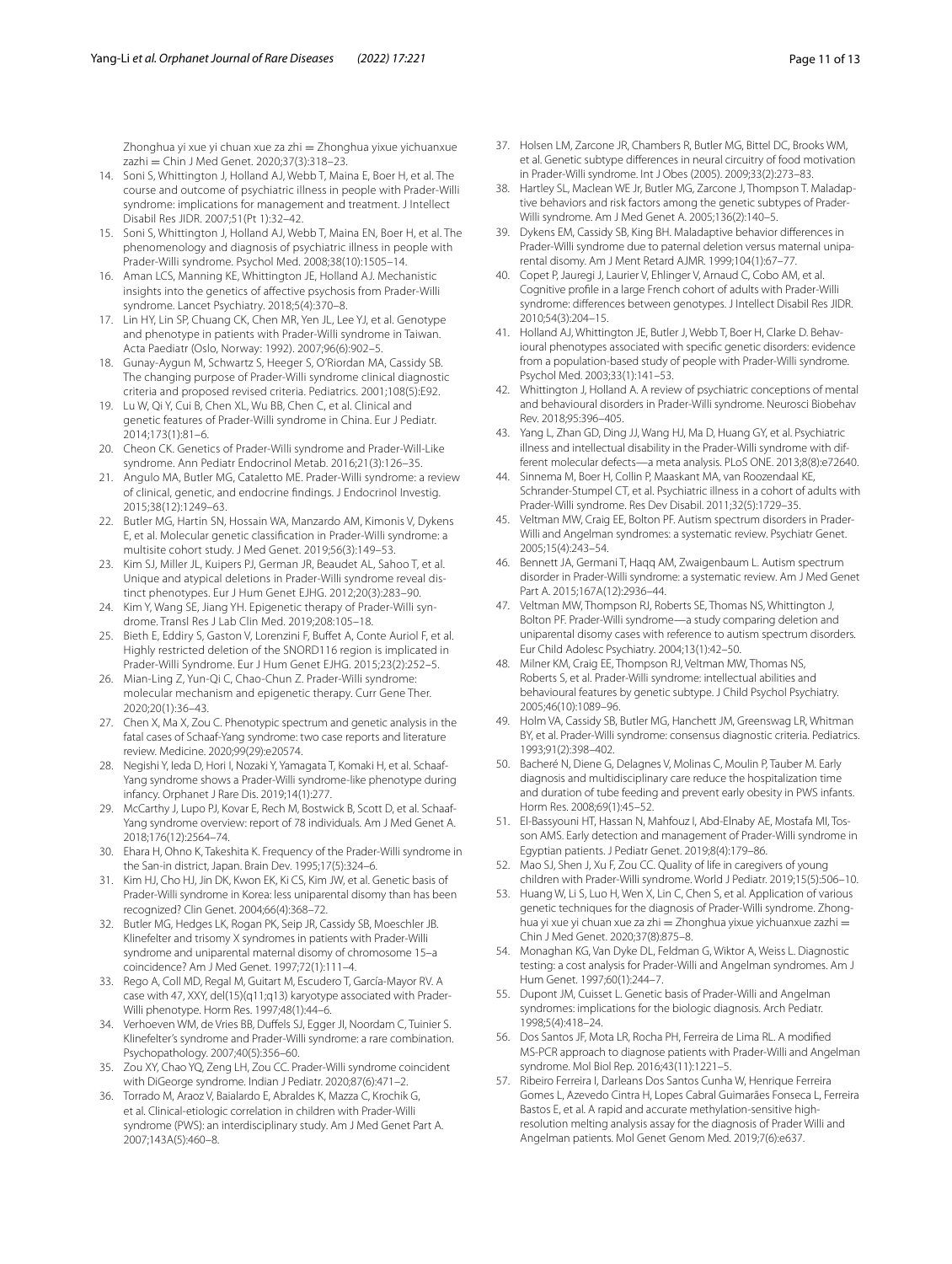- <span id="page-11-0"></span>58. Muralidhar B, Butler MG. Methylation PCR analysis of Prader-Willi syndrome, Angelman syndrome, and control subjects. Am J Med Genet. 1998;80(3):263–5.
- <span id="page-11-1"></span>59. Bittel DC, Kibiryeva N, Butler MG. Methylation-specifc multiplex ligation-dependent probe amplification analysis of subjects with chromosome 15 abnormalities. Genet Test. 2007;11(4):467–75.
- <span id="page-11-2"></span>60. Henkhaus RS, Kim SJ, Kimonis VE, Gold JA, Dykens EM, Driscoll DJ, et al. Methylation-specific multiplex ligation-dependent probe amplification and identifcation of deletion genetic subtypes in Prader-Willi syndrome. Genet Test Mol Biomark. 2012;16(3):178–86.
- <span id="page-11-3"></span>61. Newkirk HL, Bittel DC, Butler MG. Analysis of the Prader-Willi syndrome chromosome region using quantitative microsphere hybridization (QMH) array. Am J Med Genet Part A. 2008;146A(18):2346–54.
- <span id="page-11-4"></span>62. Butler MG. Molecular diagnosis of Prader-Willi syndrome: comparison of cytogenetic and molecular genetic data including parent of origin dependent methylation DNA patterns. Am J Med Genet. 1996;61(2):188–90.
- <span id="page-11-5"></span>63. Song M, Li L, Fu J, Li X, Lu G. Detection of Prader-Willi syndrome by methylation-specific PCR. Zhonghua yi xue yi chuan xue za zhi = Zhonghua yixue yichuanxue zazhi = Chin J Med Genet. 2000;17(1):54-6.
- <span id="page-11-6"></span>64. Hartin SN, Hossain WA, Francis D, Godler DE, Barkataki S, Butler MG. Analysis of the Prader-Willi syndrome imprinting center using droplet digital PCR and next-generation whole-exome sequencing. Mol Genet Genom Med. 2019;7(4):e00575.
- <span id="page-11-7"></span>65. Whittington JE, Butler JV, Holland AJ. Pre-, peri- and postnatal complications in Prader-Willi syndrome in a UK sample. Early Human Dev. 2008;84(5):331–6.
- 66. Dudley O, Muscatelli F. Clinical evidence of intrauterine disturbance in Prader-Willi syndrome, a genetically imprinted neurodevelopmental disorder. Early Hum Dev. 2007;83(7):471–8.
- <span id="page-11-8"></span>67. Chen CP, Lin MH, Chen YY, Chern SR, Wu PS, Chen SW, et al. Prenatal diagnosis of a 15q11.2–q14 deletion of paternal origin associated with increased nuchal translucency, mosaicism for de novo multiple unbalanced translocations involving 15q11-q14, 5qter, 15qter, 17pter and 3qter and Prader-Willi syndrome. Taiwan J Obstet Gynecol. 2021;60(2):335–40.
- <span id="page-11-9"></span>68. Glenn CC, Deng G, Michaelis RC, Tarleton J, Phelan MC, Surh L, et al. DNA methylation analysis with respect to prenatal diagnosis of the Angelman and Prader-Willi syndromes and imprinting. Prenat Diagn. 2000;20(4):300–6.
- <span id="page-11-10"></span>69. Santa María L, Curotto B, Cortés F, Rojas C, Alliende MA. Molecular diagnosis of Prader-Willi and Angelman syndromes: methylation, cytogenetics and FISH analysis. Rev Med Chil. 2001;129(4):367–74.
- <span id="page-11-11"></span>70. Butler MG, Fischer W, Kibiryeva N, Bittel DC. Array comparative genomic hybridization (aCGH) analysis in Prader-Willi syndrome. Am J Med Genet Part A. 2008;146A(7):854–60.
- <span id="page-11-12"></span>71. Ferreira IR, Costa RA, Gomes LHF, Dos Santos Cunha WD, Tyszler LS, Freitas S, et al. A newborn screening pilot study using methylation-sensitive high resolution melting on dried blood spots to detect Prader-Willi and Angelman syndromes. Sci Rep. 2020;10(1):13026.
- <span id="page-11-13"></span>72. Mahmoud R, Singh P, Weiss L, Lakatos A, Oakes M, Hossain W, et al. Newborn screening for Prader-Willi syndrome is feasible: early diagnosis for better outcomes. Am J Med Genet A. 2019;179(1):29–36.
- <span id="page-11-14"></span>73. Xu F, Cheng DH, Di YF, Tan K, Li LY, Lu GX, et al. Identifcation of a cryptic 1p36.3 microdeletion in a patient with Prader-Willi-like syndrome features. Zhonghua yi xue yi chuan xue za zhi = Zhonghua yixue yichuanxue zazhi = Chin J Med Genet. 2010;27(5):524-9.
- <span id="page-11-15"></span>74. Gilhuis HJ, van Ravenswaaij CM, Hamel BJ, Gabreëls FJ. Interstitial 6q deletion with a Prader-Willi-like phenotype: a new case and review of the literature. Eur J Paediatr Neurol EJPN. 2000;4(1):39–43.
- <span id="page-11-25"></span>75. Varela MC, Simões-Sato AY, Kim CA, Bertola DR, De Castro CI, Koifmann CP. A new case of interstitial 6q16.2 deletion in a patient with Prader-Willi-like phenotype and investigation of SIM1 gene deletion in 87 patients with syndromic obesity. Eur J Med Genet. 2006;49(4):298–305.
- 76. Geets E, Zegers D, Beckers S, Verrijken A, Massa G, Van Hoorenbeeck K, et al. Copy number variation (CNV) analysis and mutation analysis of the 6q14.1–6q16.3 genes SIM1 and MRAP2 in Prader Willi like patients. Mol Genet Metab. 2016;117(3):383–8.
- <span id="page-11-16"></span>77. Geets E, Aerts E, Verrijken A, Van Hoorenbeeck K, Verhulst S, Van Gaal L, et al. DNA sequencing and copy number variation analysis of MCHR2

in a cohort of Prader Willi like (PWL) patients. Obes Res Clin Pract. 2018;12(2):158–66.

- <span id="page-11-17"></span>78. Miller SP, Riley P, Shevell MI. The neonatal presentation of Prader-Willi syndrome revisited. J Pediatr. 1999;134(2):226–8.
- <span id="page-11-18"></span>79. Richer LP, Shevell MI, Miller SP. Diagnostic profle of neonatal hypotonia: an 11-year study. Pediatr Neurol. 2001;25(1):32–7.
- <span id="page-11-19"></span>80. Nguyen CE, Campbell C. Myotonic dystrophy type 1. CMAJ Can Med Assoc  $J =$  journal de l'Association medicale canadienne. 2016;188(14):1033.
- <span id="page-11-20"></span>81. Kohler L, Puertollano R, Raben N. Pompe disease: from basic science to therapy. Neurotherapeutics. 2018;15(4):928–42.
- <span id="page-11-21"></span>82. Buiting K, Williams C, Horsthemke B. Angelman syndrome - insights into a rare neurogenetic disorder. Nat Rev Neurol. 2016;12(10):584–93.
- <span id="page-11-22"></span>Salcedo-Arellano MJ, Hagerman RJ, Martínez-Cerdeño V. Fragile X syndrome: clinical presentation, pathology and treatment. Gac Med Mex. 2020;156(1):60–6.
- <span id="page-11-23"></span>84. Hosoki K, Kagami M, Tanaka T, Kubota M, Kurosawa K, Kato M, et al. Maternal uniparental disomy 14 syndrome demonstrates prader-willi syndrome-like phenotype. J Pediatr. 2009;155(6):900-3.e1.
- <span id="page-11-24"></span>85. Cox H, Bullman H, Temple IK. Maternal UPD(14) in the patient with a normal karyotype: clinical report and a systematic search for cases in samples sent for testing for Prader-Willi syndrome. Am J Med Genet Part A. 2004;127A(1):21–5.
- <span id="page-11-26"></span>86. Greco M, Ferrara P, Farello G, Striano P, Verrotti A. Electroclinical features of epilepsy associated with 1p36 deletion syndrome: a review. Epilepsy Res. 2018;139:92–101.
- 87. Jordan VK, Zaveri HP, Scott DA. 1p36 deletion syndrome: an update. Appl Clin Genet. 2015;8:189–200.
- 88. Mehraein Y, Pfob M, Steinlein O, Aichinger E, Eggert M, Bubendorff V, et al. 2q37.3 deletion syndrome: two cases with highly distinctive facial phenotype, discordant association with schizophrenic psychosis, and shared deletion breakpoint region on 2q37.3. Cytogenet Genome Res. 2015;146(1):33–8.
- <span id="page-11-27"></span>89. Beguier F, Housset M, Roubeix C, Augustin S, Zagar Y, Nous C, et al. The 10q26 risk haplotype of age-related macular degeneration aggravates subretinal infammation by impairing monocyte elimination. Immunity. 2020;53(2):429-41.e8.
- <span id="page-11-28"></span>90. Mongkollarp N, Tim-Aroon T, Okascharoen C, Wichajarn K, Phosuwattanakul J, Chongviriyaphan N, et al. Growth charts for Thai children with Prader-Willi syndrome aged 0–18 years. Orphanet J Rare Dis. 2020;15(1):111.
- <span id="page-11-29"></span>91. Chen CM, Chen CL, Hou JW, Hsu HC, Chung CY, Chou SW, et al. Developmental profles and mentality in preschool children with Prader-Willi syndrome: a preliminary study. Chang Gung Med J. 2010;33(4):436–42.
- <span id="page-11-30"></span>92. Burman P, Ritzén EM, Lindgren AC. Endocrine dysfunction in Prader-Willi syndrome: a review with special reference to GH. Endocr Rev. 2001;22(6):787–99.
- <span id="page-11-31"></span>93. McCandless SE. Clinical report—health supervision for children with Prader-Willi syndrome. Pediatrics. 2011;127(1):195–204.
- 94. Longhi S, Grugni G, Gatti D, Spinozzi E, Sartorio A, Adami S, et al. Adults with Prader-Willi syndrome have weaker bones: efect of treatment with GH and sex steroids. Calcif Tissue Int. 2015;96(2):160–6.
- 95. Yang A, Choi JH, Sohn YB, Eom Y, Lee J, Yoo HW, et al. Effects of recombinant human growth hormone treatment on growth, body composition, and safety in infants or toddlers with Prader-Willi syndrome: a randomized, active-controlled trial. Orphanet J Rare Dis. 2019;14(1):216.
- <span id="page-11-33"></span>96. Corripio R, Tubau C, Calvo L, Brun C, Capdevila N, Larramona H, et al. Safety and efectiveness of growth hormone therapy in infants with Prader-Willi syndrome younger than 2 years: a prospective study. J Pediatr Endocrinol Metab JPEM. 2019;32(8):879–84.
- 97. Wolfgram PM, Carrel AL, Allen DB. Long-term effects of recombinant human growth hormone therapy in children with Prader-Willi syndrome. Curr Opin Pediatr. 2013;25(4):509–14.
- 98. de Lind van Wijngaarden RF, Siemensma EP, Festen DA, Otten BJ, van Mil EG, Rotteveel J, et al. Efficacy and safety of long-term continuous growth hormone treatment in children with Prader-Willi syndrome. J Clin Endocrinol Metab. 2009;94(11):4205–15.
- <span id="page-11-32"></span>99. Yang H, Zhang M, Song H, Zhu H, Pan H, Growth patterns of Chinese patients with Prader-Willi syndrome. Congenit Anom (Kyoto). 2015;55(4):173–7.